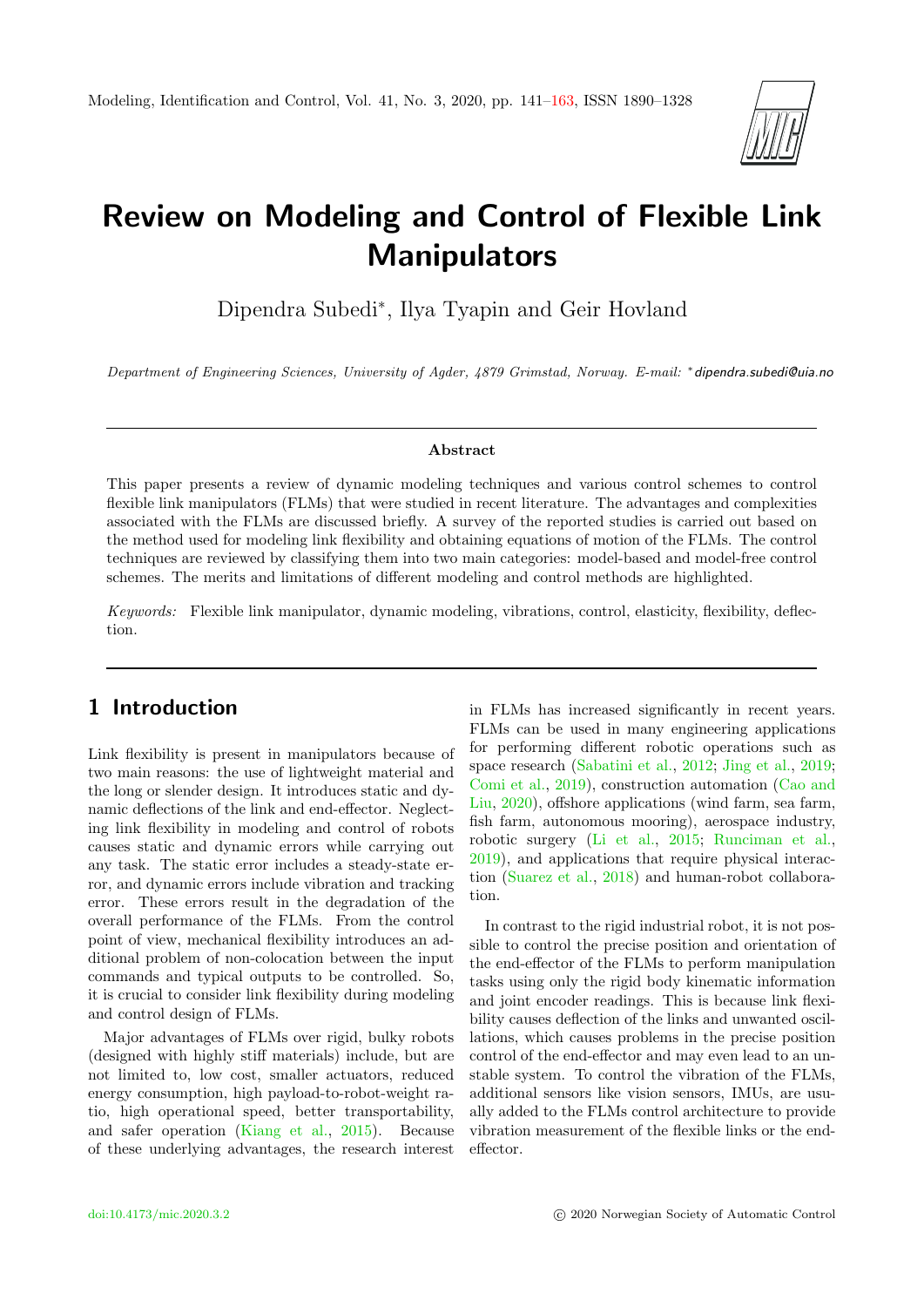For achieving minimum oscillations and good position accuracy, the industrial robots are designed with highly stiff materials (like heavy steel with bulky design), which consequently require expensive high-power drives. However, the vibration of the end-effector at high speed and high load is still present due to industrial robot joint elasticity. In this context, lightweight flexible manipulators are better (cheaper) alternatives if the control architecture is designed to reduce the vibration of the end-effector to an acceptable range (depending on the application).

The nonlinear dynamics of the system with an infinite number of degrees of freedom make control of FLMs more complicated than the conventional industrial robots. In order to develop an efficient modelbased control algorithms for the FLMs, it is necessary to construct a mathematical model of the system incorporating flexibility of the links. On the one hand, it is impractical to model the flexible link with infinite degrees of freedom for dynamic analysis and simulations, but on the other hand, it is challenging to describe the system with a finite degree of freedom and still being able to represent all the dynamically relevant flexibility effects. Nevertheless, the actual system behavior should be represented by a dynamically accurate and computationally affordable mathematical model to design a suitable (model-based) control algorithm. When designing an FLM, it is important to obtain dynamic features that avoid complex vibration modes, which will make it difficult to control the FLM. Therefore, modeling is essential for the model-based design of FLMs for optimal control performance. In general, additional generalized coordinates are introduced to describe flexibility in addition to the coordinates that are used to describe the rigid motion of the manipulator in a Lagrangian formulation. Because of the additional generalized coordinates, the FLMs have fewer actuators than the number of degrees of freedom. As a result of this type of under-actuation, it is more difficult to design suitable laws to control FLMs than to control rigid arm manipulator. [Lochan et al.](#page-18-1) [\(2016a\)](#page-18-1) described additional complexities involved in the flexible manipulator, including the problem of controller/observer spillover due to model truncation.

The study of modeling, control, and sensor systems for the application of FLMs are of on-going interest for researchers worldwide. With the recent advancement in technology and the emergence of newer robot applications, researchers are focusing on the accurate dynamic modeling of the FLMs, controlling and applying them into different applications.

Because of a huge number of research publications in FLMs, it is interesting to present an exhaustive review of different modeling techniques, dynamic models,

control problems, control strategies, and complexities involved in FLMs that are studied by many researchers worldwide. Previously, the studies on FLMs were surveyed by [Jing et al.](#page-17-1) [\(2019\)](#page-17-1), [Sayahkarajy et al.](#page-20-3) [\(2016\)](#page-20-3), [Alandoli et al.](#page-14-0) [\(2016\)](#page-14-0), [Lochan et al.](#page-18-1) [\(2016a\)](#page-18-1), [Kiang](#page-17-0) [et al.](#page-17-0) [\(2015\)](#page-17-0), [Hussein](#page-17-2) [\(2015\)](#page-17-2), [Rahimi and Nazemizadeh](#page-19-0) [\(2014\)](#page-19-0), [Dwivedy and Eberhard](#page-16-2) [\(2006\)](#page-16-2), and [Benosman](#page-15-0) [and Le Vey](#page-15-0) [\(2004\)](#page-15-0).

[Jing et al.](#page-17-1) [\(2019\)](#page-17-1) reviewed different dynamic stable control methods along with kinematic analysis of space flexible manipulators. The control strategies reviewed in the paper included linear feedback control, nonlinear control, and adaptive control. Furthermore, they pointed out several problems with modeling of dynamics and stable control of FLMs and presented some suggestions for the stable dynamic control. [Sayahkarajy et al.](#page-20-3) [\(2016\)](#page-20-3) and [Lochan et al.](#page-18-1) [\(2016a\)](#page-18-1) surveyed different modeling methods and control schemes used for the two-link flexible manipulator. [Alandoli et al.](#page-14-0) [\(2016\)](#page-14-0) presented a review of different mathematical modeling and control techniques for FLMs by grouping them based on the number of links: single-link, two-link, and multi-link manipulators. [Kiang et al.](#page-17-0) [\(2015\)](#page-17-0) reviewed different modeling methods, control techniques, sensors used for FLMs, and flexible joint manipulators. [Hussein](#page-17-2) [\(2015\)](#page-17-2) focused the survey on different vision-based control approaches for FLMs. [Rahimi and Nazemizadeh](#page-19-0) [\(2014\)](#page-19-0) reported a literature survey on three commonly used dynamic modeling methods, namely lumped parameter, assumed model, and finite element methods, and three main intelligent control techniques, namely fuzzy logic, neural network, and genetic algorithm. [Dwivedy](#page-16-2) [and Eberhard](#page-16-2) [\(2006\)](#page-16-2) reviewed the literature related to dynamic analysis of flexible joint/link manipulators by classifying them based on modeling, control, and experimental studies. They further categorized papers based on the number of links (single-link, two-link, and multilink manipulators) and method of analysis used in the studies (lumped parameter, assumed modes, finite element, and other methods). [Benosman and Le Vey](#page-15-0) [\(2004\)](#page-15-0) surveyed different control strategies for one-link, two-link, and multi-link flexible manipulators based on the studies published until 2004.

Besides a lot of research done in the field of modeling and control of FLMs in recent years (from 2016 to present), a rigorous review of different modeling and control techniques is not available to report the current state of the art. This paper provides an extensive review of different modeling and control techniques for FLMs available in literature up to 2020 and hence complements the earlier literature reviews. Besides, the merits and demerits of different modeling and control techniques are highlighted.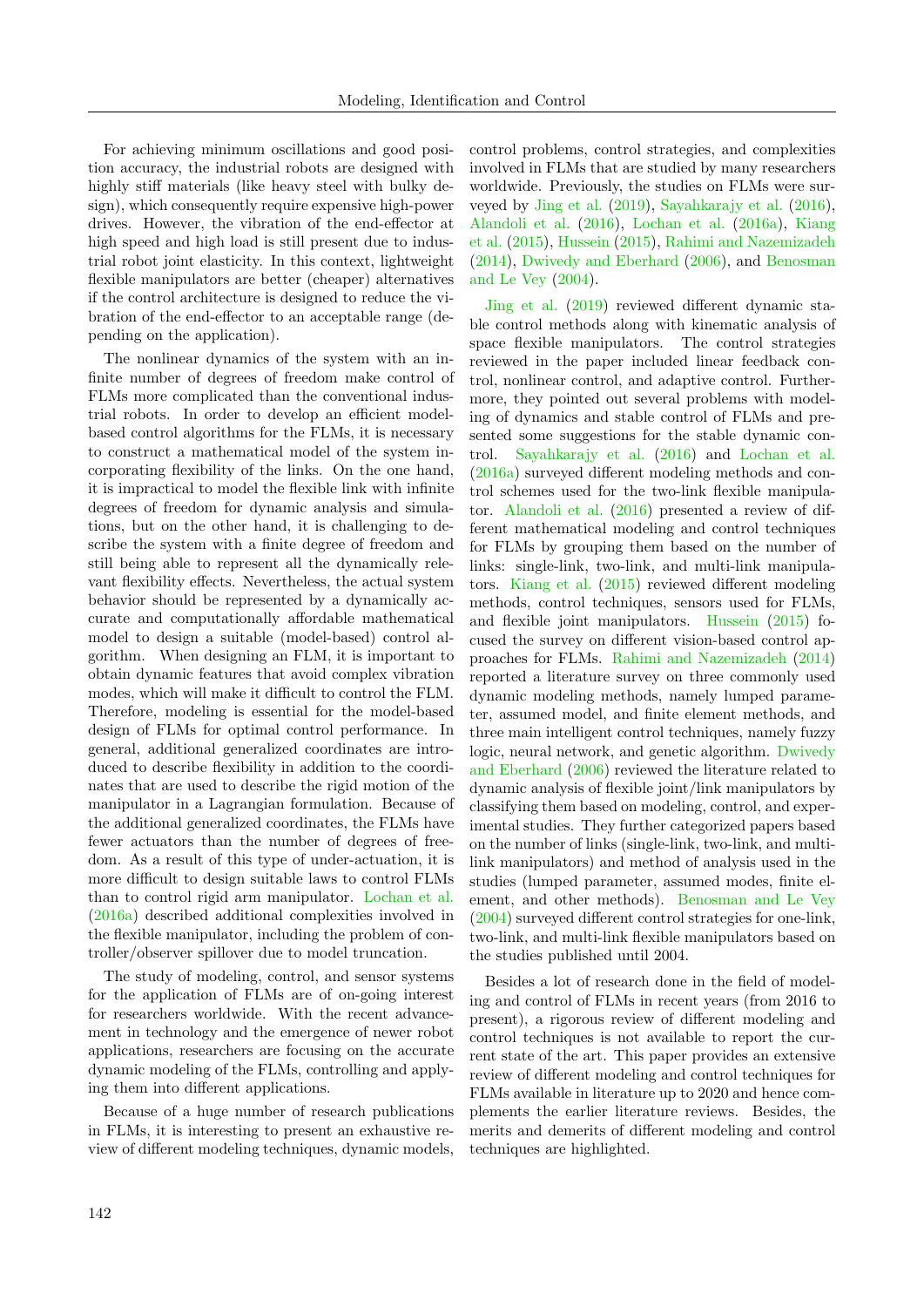The paper is organized into four sections as follows. The various techniques for modeling FLMs, along with their advantages and disadvantages, are summarized in section [2.](#page-2-0) A comprehensive review of different methods to control FLMs is presented in section [3](#page-7-0) by categorizing them into model-based and model-free techniques. Conclusions and discussions follow in section [4,](#page-14-1) along with the suggestions on possible future directions for research on FLMs.

# <span id="page-2-0"></span>2 Modeling of FLMs

Some applications require the design of long and slender mechanical structures with infinite rigidity, which is always an ideal assumption. Such structures possess some degree of in-built flexibility, which is unavoidable because of the material used and length of the link. Moreover, in recent years, the use of lighter arms and cheaper gears by robot manufacturers is justifiable in order to compete with lower prices. In this context, it is necessary to incorporate the flexibility for accurate dynamic modeling of the system.

Apart from the complexities associated with modeling link flexibility with infinite degrees of freedom, there are other issues that are in common to rigid manipulators that need to be handled. One of them is Coulomb friction in actuators, gears, and other transmissions. Additionally, joint flexibility, non-linearities in gears as lost motion and backlash have to be included in the dynamic model of the FLM. This section emphasizes the research in modeling flexibility in the links of FLMs rather than general modeling issues in manipulators. A review of different methods commonly used to model flexible bodies and techniques to obtain equations of motion is presented.

## 2.1 Methods of dynamic modeling of flexible bodies

Different models of flexible bodies are available in the literature depending upon the assumptions and required complexity. The accuracy of the models depends on the assumptions made to simplify the complexity of the flexible link manipulator system. For example, the Euler-Bernoulli equation is often used to include bending of a flexible link that neglects the effects of shear deformation and rotary inertia, which results in an error in deflection estimation for highfrequency vibrations [\(Abe,](#page-14-2) [2009\)](#page-14-2). There are four main approaches that are commonly used in the literature: lumped parameter method (LPM), assumed modes method (AMM), finite element method (FEM), and transfer matrix method (TMM). Apart from these common methods, there are other methods used for the

development of the dynamic model of the FLMs which include, but are not limited to, perturbation method [\(Khadem and Pirmohammadi,](#page-17-3) [2003;](#page-17-3) [Jonker and Aarts,](#page-17-4) [2001\)](#page-17-4), pseudo-rigid body method [\(Yanan et al.,](#page-21-0) [2017\)](#page-21-0), global mode method [\(Wei et al.,](#page-21-1) [2017\)](#page-21-1), and modal integration method [\(Aarts and Jonker,](#page-14-3) [2002\)](#page-14-3).

#### 2.1.1 Lumped parameter method (LPM)

In this method, the flexible link is modeled as a set of mass, spring, and damper connected by a torsion spring joint [\(Subedi et al.,](#page-21-2) [2020\)](#page-21-2). [Kim and Uchiyama](#page-17-5) [\(2003\)](#page-17-5) used this method to model FLM to clarify the vibration mechanism of a constrained, multi-DOF, flexible manipulator, and to devise the suppression method.

Recently, researchers used the LPM to model flexible arms of multi-link manipulators [\(Giorgio and Del](#page-16-3) [Vescovo,](#page-16-3) [2018\)](#page-16-3), the boom of a mobile concrete pump [\(Wanner and Sawodny,](#page-21-3) [2019\)](#page-21-3), and other flexible mechanical structures [\(Pappalardo and Guida,](#page-19-1) [2018\)](#page-19-1). [Lochan et al.](#page-18-2) [\(2016b\)](#page-18-2) utilized LPM to model the dynamics of a two-link flexible manipulator. [Sun et al.](#page-21-4) [\(2016\)](#page-21-4), [Cambera and Feliu-Batlle](#page-15-1) [\(2017\)](#page-15-1), [He et al.](#page-16-4) [\(2017a\)](#page-16-4), and [Cambera and Feliu-Batlle](#page-15-2) [\(2018\)](#page-15-2) modeled a single-link flexible manipulator system based on LPM. [Pucher et al.](#page-19-2) [\(2019,](#page-19-2) [2020\)](#page-19-3) described the elastic deflection of a 3-DOF robot with flexible links using LPM.

- Advantages
	- (a) Simple method.
	- (b) Easy implementation.
- Disadvantages
	- (a) Less accurate [\(Lochan et al.,](#page-18-1) [2016a\)](#page-18-1).
	- (b) Difficulty in determining spring constant (stiffness) [\(Theodore and Ghosal,](#page-21-5) [1995\)](#page-21-5).

#### 2.1.2 Assumed modes method (AMM)

In AMM, the link flexibility is represented by a combination of separable mode shapes and time-varying generalized coordinates. The modal series is truncated to a finite dimension because the contribution of higher modes to the overall movement is negligible, and dynamics of the system are dominantly governed by only the first few (low frequency) modes [\(Tokhi and Azad,](#page-21-6) [2008\)](#page-21-6). This method is usually adopted when the global shape functions can be analytically computed, like in the case of links with simple geometries.

The proper choice of suitable boundary conditions must be made while using AMM. [Rahimi and Nazem](#page-19-0)[izadeh](#page-19-0) [\(2014\)](#page-19-0) and [Lochan et al.](#page-18-1) [\(2016a\)](#page-18-1) described four main boundary conditions that are applicable according to general beam vibration theories: pinned-pinned,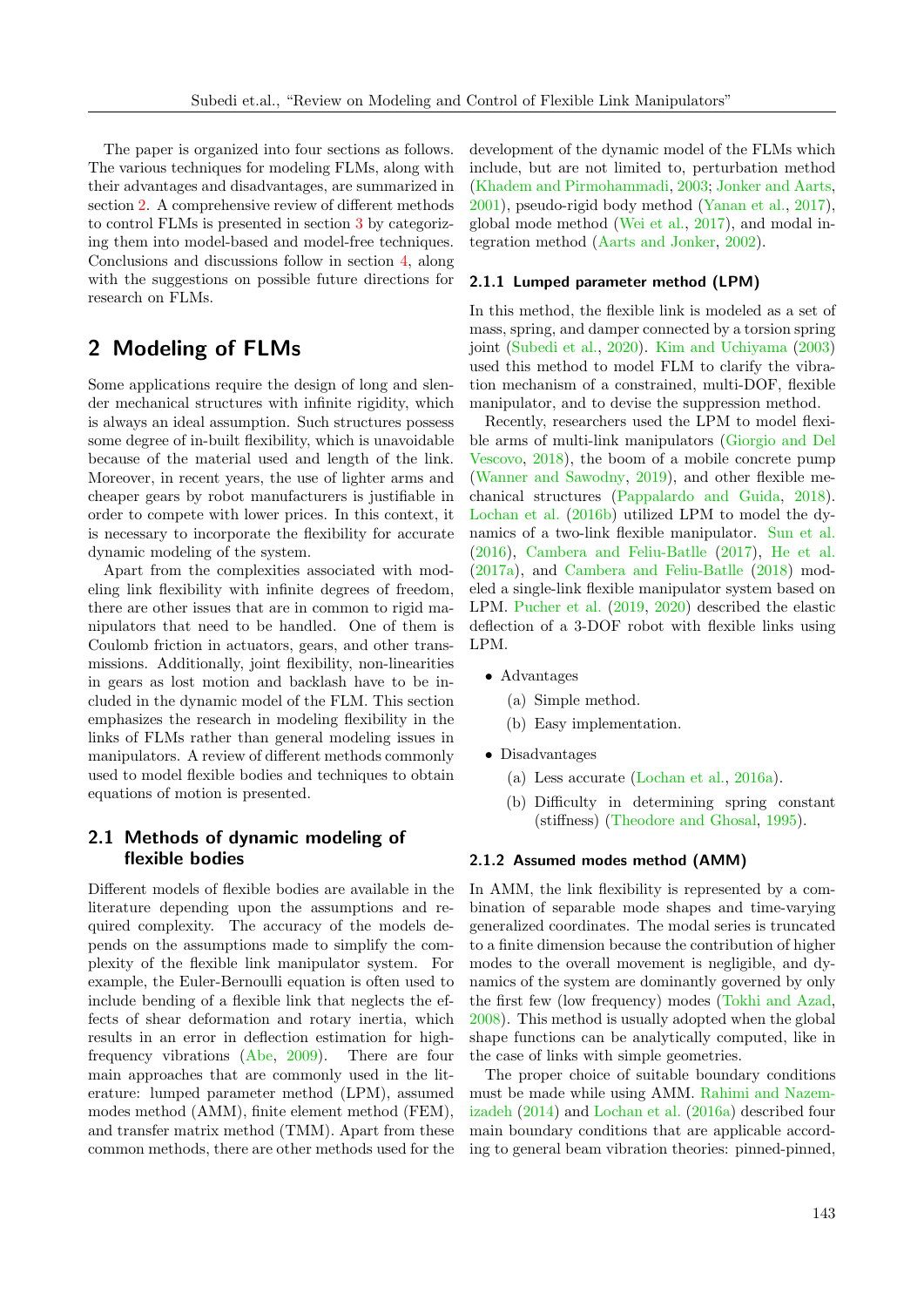clamped-pinned, clamped-free, and clamped-clamped. [Ata et al.](#page-15-3) [\(2012\)](#page-15-3) analyzed different combinations of boundary conditions and their effect on the elastic deflection and corresponding actuators' torques in a twolink FLM. If the inertia ratio of the lightweight link to the hub is small, the clamped (clamped-mass) boundary condition yields better results than pinned boundary conditions [\(Barbieri and Ozguner,](#page-15-4) [1988\)](#page-15-4). Clamped boundary conditions can be enforced by closing a feedback control loop around the joint [\(Luca and Siciliano,](#page-18-3) [1991\)](#page-18-3). Compatible joint variables and deflection variables and their corresponding shape functions must be selected [\(Book,](#page-15-5) [1990\)](#page-15-5). If the joint angle is measured from the tangent of the preceding beam link to the tangent of the following beam link, clamped-free boundary conditions are a good choice for basis shapes, and if the angle between lines that connects successive joint axes of the arm is used as joint variables, pinned-pinned boundary conditions provide the necessary constraints and are good choices [\(Kurfess,](#page-18-4) [2018\)](#page-18-4).

Effects of payload on the FLM modeled using AMM with clamped-mass boundary conditions were discussed by [Ahmad et al.](#page-14-4) [\(2008\)](#page-14-4) and [Moh. Khairudin](#page-19-4) [\(2008\)](#page-19-4). [Luca and Siciliano](#page-18-3) [\(1991\)](#page-18-3) used different payload conditions for modal analysis in a planar twolink FLM. [Celentano and Coppola](#page-16-5) [\(2011\)](#page-16-5) proposed a computationally efficient method based on the AMM to model FLMs. [Suarez et al.](#page-20-2) [\(2018\)](#page-20-2) used AMM to model a flexible link in a long-reach manipulator with a lightweight dual-arm. [Gao et al.](#page-16-6) [\(2018\)](#page-16-6) used AMM to develop an n-dimensional discretized model of a twolink flexible manipulator where the dynamic behavior of the flexible link is derived from the Lagrangian and the Euler-Bernoulli beam theory. [Saeed et al.](#page-20-4) [\(2019\)](#page-20-4) and [Badfar and Abdollahi](#page-15-6) [\(2019\)](#page-15-6) modeled the dynamics of rigid-flexible manipulators using the AMM technique. Other recent works on single-link FLMs using AMM include, but are not limited to, the studies done by [Ouyang et al.](#page-19-5) [\(2017\)](#page-19-5), [Reddy and Jacob](#page-20-5) [\(2017\)](#page-20-5), [Meng et al.](#page-19-6) [\(2018\)](#page-19-6), and [Zhang et al.](#page-22-1) [\(2019a\)](#page-22-1). Furthermore, the AMM was used to model two-link FLMs by [Lochan and Roy](#page-18-5) [\(2018\)](#page-18-5), [Qiu et al.](#page-19-7) [\(2019\)](#page-19-7), and [Lochan](#page-18-6) [et al.](#page-18-6) [\(2020\)](#page-18-6).

- Advantages
	- (a) The concept of natural frequencies is explicit.
	- (b) A model derived with AMM is of low order that is advantageous for a control design [\(Sayahkarajy et al.,](#page-20-3) [2016\)](#page-20-3).
- Disadvantages
	- (a) In the AMM, it is difficult to calculate modes of the link with varying cross-sections [\(Theodore and Ghosal,](#page-21-5) [1995\)](#page-21-5).
- (b) The selection of an accurate set of boundary conditions (assumed modes) is challenging (error-prone) based on manipulator structure, payload, hub inertia, and natural modes of vibration [\(Korayem et al.,](#page-17-6) [2012\)](#page-17-6).
- (c) The complexity of the model increases with the increase in the number of assumed modes [\(Sayahkarajy et al.,](#page-20-3) [2016\)](#page-20-3).

#### 2.1.3 Finite element method (FEM)

In FEM, the flexible link is modeled as a combination of finite number of elements, and the displacement at any point of the continuous element is expressed in terms of finite number of displacements at the nodal points multiplied by the polynomial interpolation functions [\(Theodore and Ghosal,](#page-21-5) [1995\)](#page-21-5). [Beres et al.](#page-15-7) [\(1993\)](#page-15-7) used Lagrange formulation, and [Amirouche and Xie](#page-15-8) [\(1993\)](#page-15-8) developed a recursive formulation using Kane's equation to obtain the dynamic model of a multi-link flexible manipulator based on FEM. [Zhang and Yu](#page-22-2) [\(2001\)](#page-22-2) modeled a spatial  $4R$  manipulator with four flexible links using FEM. [Korayem et al.](#page-17-7) [\(2009\)](#page-17-7) modeled planar two-link FLM using this method. [Heidari et al.](#page-17-8) [\(2011\)](#page-17-8) proposed a nonlinear finite element model for the dynamic modeling of FLMs undergoing large deformations and tested the proposed approach in a single-link, very flexible arm. Recently, [Singla and Singh](#page-20-6) [\(2019\)](#page-20-6) used FEM to model a two-link FLM where the elastic behavior of the link is modeled using Euler-Bernoulli Beam theory and Lagrange approach to derive equations of motion. Similarly, [Sahu and Patra](#page-20-7) [\(2016\)](#page-20-7) used FEM to model a 2-DOF serial FLM. Furthermore, recent studies using FEM to obtain the mathematical model of single-link FLMs include the works by [Tahir](#page-21-7) [et al.](#page-21-7) [\(2017\)](#page-21-7), and [Garcia-Perez et al.](#page-16-7) [\(2019\)](#page-16-7).

- Advantages
	- (a) All the generalized coordinates are physically meaningful in FEM [\(Lochan et al.,](#page-18-1) [2016a\)](#page-18-1).
	- (b) In FEM, the connection is supposed to be clamp-free with a minimum of two mode shapes per link [\(Korayem et al.,](#page-17-7) [2009\)](#page-17-7).
	- (c) Applicable for complex cross-sectional geometries [\(Theodore and Ghosal,](#page-21-5) [1995\)](#page-21-5).
	- (d) FEM can handle nonlinear and mixed boundary conditions [\(Korayem et al.,](#page-17-7) [2009;](#page-17-7) [Tokhi](#page-21-6) [and Azad,](#page-21-6) [2008\)](#page-21-6).
	- (e) Fewer mathematical operations are required for inertia matrix computation in the FEM model [\(Theodore and Ghosal,](#page-21-5) [1995\)](#page-21-5).
- Disadvantages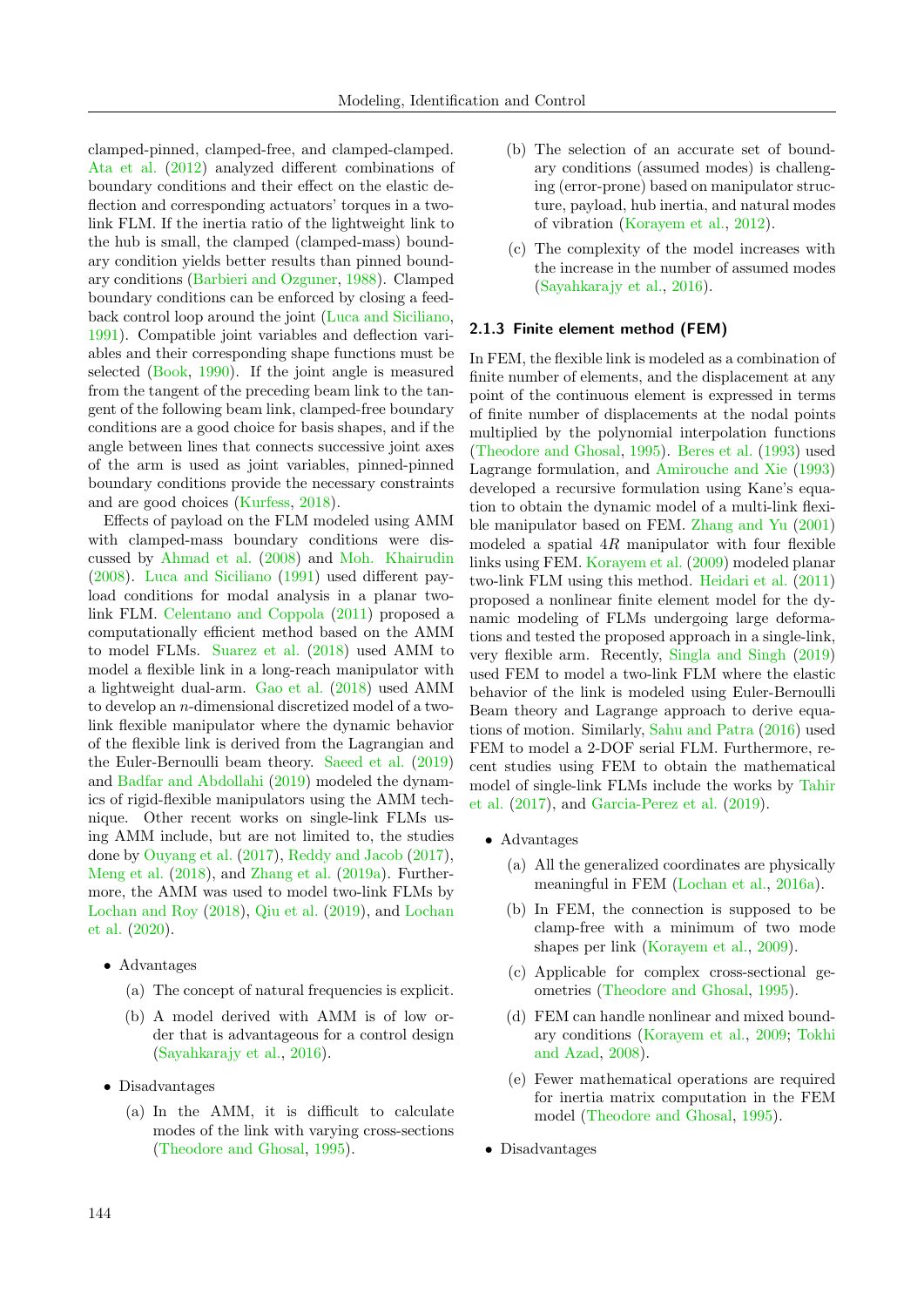- (a) The use of FEM to approximate flexibility gives rise to an over-estimated stiffness matrix, which may lead to an unstable closedloop response [\(Theodore and Ghosal,](#page-21-5) [1995\)](#page-21-5).
- (b) The FEM is computationally very expensive because of a large number of state-space equations [\(Theodore and Ghosal,](#page-21-5) [1995;](#page-21-5) [Beres](#page-15-7) [et al.,](#page-15-7) [1993;](#page-15-7) [Korayem et al.,](#page-17-6) [2012\)](#page-17-6).
- (c) The concept of natural frequency is not explicit [\(Lochan et al.,](#page-18-1) [2016a\)](#page-18-1).

#### 2.1.4 Transfer matrix method (TMM)

In TMM, each element of the system is represented by a transfer matrix that transfers a state vector from one end of the element to the other, and the system transfer matrix is obtained by multiplying the element transfer matrices together [\(Krauss and Book,](#page-18-7) [2007;](#page-18-7) [De](#page-16-8) [Luca and Book,](#page-16-8) [2016\)](#page-16-8). [Krauss and Book](#page-18-7) [\(2007\)](#page-18-7) developed Python software modules for modeling and control design of flexible robots using the TMM. Although the TMM can be used to model the FLMs without any spatial discretization or mode shape assumptions, it leads to infinite dimensional transfer functions involving transcendental expressions in the Laplace variable s and hence, it is limited to the linear system. It is impossible to compute inverse Laplace transform of the infinite dimensional transfer functions; therefore, it is difficult to perform the time domain simulations. This problem of traditional TMM is overcome by the discrete-time transfer matrix method (DT-TMM), allowing nonlinear systems to be analyzed and facilitating time-domain simulations [Krauss and Okasha](#page-17-9) [\(2013\)](#page-17-9).

[Li and Zhang](#page-18-8) [\(2016\)](#page-18-8) combined the discrete-time transfer matrix method with the finite segment method and proposed a computationally efficient method for the modeling of FLMs. [Kivila et al.](#page-17-10) [\(2017\)](#page-17-10) elaborated a systematic method for finding natural frequencies and mode shapes for n-link spatial serial manipulators using TMM and validated the method by finite element analysis and experiments. An improved approach for spatial discretization of transfer matrix models of flexible structures was proposed by [Krauss](#page-17-11) [\(2019\)](#page-17-11) for converting a TMM model to a state-space model for systems with significant actuator or zero dynamics. Apart from the capabilities of TMM in feedback control design using Bode plots, discretization approaches can be used to obtain a state-space form from a TMM model so that modern (state-space) control design techniques like pole-placement can be applied [\(Krauss,](#page-17-11) [2019\)](#page-17-11).

- (a) This approach avoids the possibility of modal spillover because a reduced-order model is never used [\(Krauss,](#page-18-9) [2012\)](#page-18-9).
- (b) The TMM is well suited to modeling FLMs when the model is used for control design because it is a frequency domain technique that outputs Bode plots, which makes it easy to incorporate feedback [\(Krauss and Book,](#page-18-7) [2007\)](#page-18-7).
- (c) The establishment of global dynamic equations for modeling a system is not needed [\(Li](#page-18-8) [and Zhang,](#page-18-8) [2016\)](#page-18-8).
- (d) The orders of the matrices involved in the calculation always remain small regardless of the number of elements in the model, which significantly increases the computational speed [\(Li and Zhang,](#page-18-8) [2016\)](#page-18-8).
- Disadvantages
	- (a) It makes no allowance for interaction between the gross motion and the flexible dynamics of the manipulator, nor can these effects be easily included in the model [\(Tokhi and Azad,](#page-21-6) [2008\)](#page-21-6).

## 2.2 Methods of deriving equations of motion

There are three common methods to derive the governing equations of motion of the FLMs, which have their own merits and demerits: Newton-Euler equations, Lagrange equations, and Kane's method. [Kane](#page-17-12) [and Levinson](#page-17-12) [\(1980\)](#page-17-12) presented the comparison of different methods for deriving the equations of motion. In addition to these commonly used methods, other techniques to obtain equations of motion of FLMs includes, but are not limited to, Hamilton's principle [\(Ding et al.,](#page-16-9) [1989;](#page-16-9) Dogan and Morgül, [2010;](#page-16-10) [Yang et al.,](#page-21-8) [2018b;](#page-21-8) [Yang and Tan,](#page-21-9) [2018;](#page-21-9) [Yang et al.,](#page-22-3) [2019;](#page-22-3) [Cao and](#page-16-1) [Liu,](#page-16-1) [2020;](#page-16-1) [Meng and He,](#page-19-8) [2020\)](#page-19-8) and Gibbs-Appell formulation [\(Korayem and Shafei,](#page-17-13) [2007\)](#page-17-13).

#### 2.2.1 Newton-Euler formulation

In this formalism, the dynamic equations are written separately for each body/link. [Boyer and Glandais](#page-15-9) [\(1999\)](#page-15-9) used the Newton-Euler formulation for obtaining the dynamic model of a spatial four degrees of freedom flexible manipulator. [Sabatini et al.](#page-20-0) [\(2012\)](#page-20-0) modeled multi-body dynamics of flexible space manipulator using the Newton-Euler approach. [Subedi et al.](#page-21-2) [\(2020\)](#page-21-2) used the Newton-Euler technique with LPM to derive equations of motion for a flexible cantilever beam. [Bascetta et al.](#page-15-10) [\(2017\)](#page-15-10) developed a closed-form

<sup>•</sup> Advantages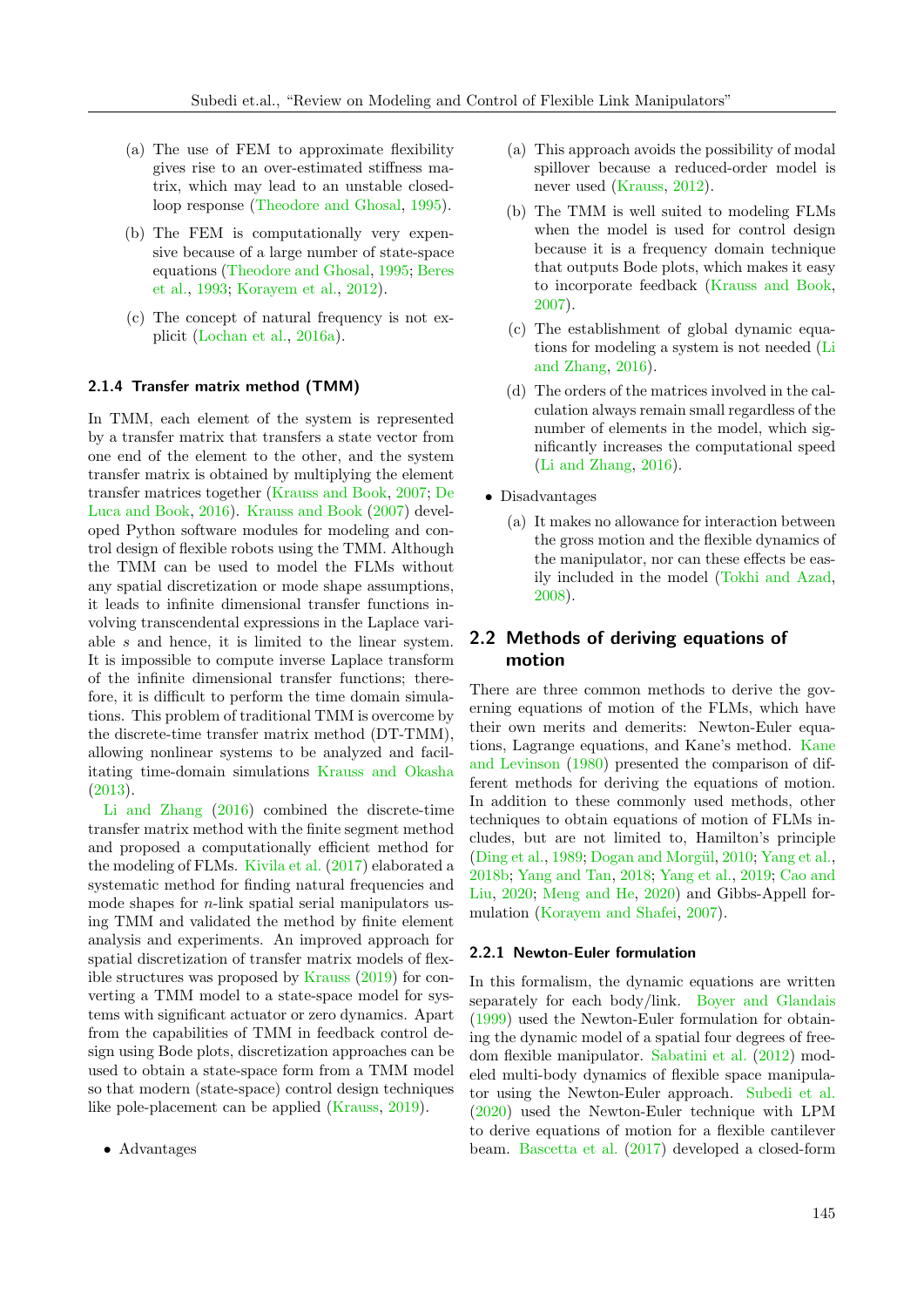model of three-dimensional flexible manipulator with links of general shape using the Newton-Euler formulation. [Scaglioni et al.](#page-20-8) [\(2017\)](#page-20-8) used the Newton-Euler method to obtain a closed-form control-oriented model of the highly flexible manipulators.

- Advantages
	- (a) Simple formulation because the equations of motion will always have the same form independently of the geometry, inertia, or constraints of motion of a rigid body [\(Malvezzi](#page-19-9) [et al.,](#page-19-9) [2019\)](#page-19-9).
	- (b) Inverse dynamics is in real-time because the equations are evaluated in a numeric and recursive way.
	- (c) It may be considered better than the Lagrangian method for the implementation of model-based control schemes because the equations can be implemented by numerical programming methods.
- Disadvantages
	- (a) Workless constraint forces or torques must be determined, which is difficult when the system is composed of many bodies [\(Malvezzi](#page-19-9) [et al.,](#page-19-9) [2019\)](#page-19-9).

## 2.2.2 Lagrange formulation

The Lagrange method eliminates interaction forces between adjacent links and provides a systematic method for developing the equations of motion of the entire system. In this formalism, the symbolic closed-form equations are obtained directly. [Ahmad et al.](#page-14-4) [\(2008\)](#page-14-4), [Moh. Khairudin](#page-19-4) [\(2008\)](#page-19-4), [Abe](#page-14-2) [\(2009\)](#page-14-2), [Celentano and](#page-16-5) [Coppola](#page-16-5) [\(2011\)](#page-16-5), [Ouyang et al.](#page-19-5) [\(2017\)](#page-19-5), [Ouyang et al.](#page-19-5) [\(2017\)](#page-19-5), [Reddy and Jacob](#page-20-5) [\(2017\)](#page-20-5), [Meng et al.](#page-19-6) [\(2018\)](#page-19-6), [Sun et al.](#page-21-10) [\(2018\)](#page-21-10), [Badfar and Abdollahi](#page-15-6) [\(2019\)](#page-15-6), [Lochan](#page-18-10) [et al.](#page-18-10) [\(2019\)](#page-18-10), [Qiu et al.](#page-19-7) [\(2019\)](#page-19-7), [Qiu and Zhang](#page-19-10) [\(2019\)](#page-19-10), [Saeed et al.](#page-20-4) [\(2019\)](#page-20-4), [Pradhan and Subudhi](#page-19-11) [\(2020\)](#page-19-11), and [Boucetta et al.](#page-15-11) [\(2020\)](#page-15-11) used the Lagrange formulation for obtaining the mathematical model of the FLMs with AMM.

Other recent studies using the Lagrange method for deriving equations of motion of the FLMs includes, but are not limited to, [Singh and Rajendran](#page-20-9) [\(2016\)](#page-20-9), [Si et al.](#page-20-10) [\(2017\)](#page-20-10), [Dong et al.](#page-16-11) [\(2019\)](#page-16-11), [Mehria and](#page-19-12) [Foruzantabarb](#page-19-12) [\(2019\)](#page-19-12), [Singla and Singh](#page-20-6) [\(2019\)](#page-20-6), and [Agrawal et al.](#page-14-5) [\(2020\)](#page-14-5).

- Advantages
	- (a) Eliminates workless constraint forces to obtain constraint-free differential equations [\(Malvezzi et al.,](#page-19-9) [2019\)](#page-19-9).
- (b) It may be considered better than the Newton-Euler method for the study of dynamic properties and analysis of control schemes because the closed-form symbolic equations are obtained directly.
- Disadvantages
	- (a) Complicated derivatives of Lagrangians (energy functions), which often results in complex formulation [\(Kane and Levinson,](#page-17-12) [1980\)](#page-17-12).
	- (b) Lengthy equations.
	- (c) Computationally inefficient [\(Li and Sankar,](#page-18-11) [1993\)](#page-18-11).

#### 2.2.3 Kane's method

Concepts of generalized speeds, angular velocities, and partial velocities are the key elements of Kane's method [\(Kane and Levinson,](#page-17-14) [1985\)](#page-17-14). The equations of motion derived from Kane's method are superior (simpler form and requires a minimum of labor to derive) to Lagrange's equations for the formulation of equations governing modal coordinates [\(Kane and Levin](#page-17-12)[son,](#page-17-12) [1980\)](#page-17-12).

[Buffinton](#page-15-12) [\(1992\)](#page-15-12) used AMM and an alternative form of Kane's method to formulate the equations of motion of a two-degree-of-freedom manipulator (like Stanford Arm) with a translational flexible beam. [Amirouche](#page-15-8) [and Xie](#page-15-8) [\(1993\)](#page-15-8) derived equations of motion of a twolink robot manipulator with a rigid link and a flexible link based on Kane's equation and the general matrix representation of the partial velocities and partial angular velocities. They used a recursive formulation based on FEM. [Meghdari and Fahimi](#page-19-13) [\(2001\)](#page-19-13) used Kanes method in conjunction with improved assumed modes technique to obtain first-order decoupled equations of motion of the two-link flexible manipulator in conjunction with choosing a proper congruency transformation between derivatives of generalized coordinates and generalized speeds. [Zhang and Zhou](#page-22-4) [\(2006\)](#page-22-4) used Kane's method to derive the equations of motion of the flexible robots and showed the effects of flexibility on the dynamics of the robot with two flexible links and one rigid link connected by three flexible joints. They used AMM to describe the deformation of the flexible links.

Recently, [Ren et al.](#page-20-11) [\(2016\)](#page-20-11) used Kane's method to establish the dynamic equations of motion of a twolink manipulator with two flexible joints/flexible links. [Jia et al.](#page-17-15) [\(2017\)](#page-17-15) used Kane's method to derive the coupled dynamics of the multi-link flexible system(with two flexible links and two rigid links) and a singular perturbation approach to decouple the dynamics of the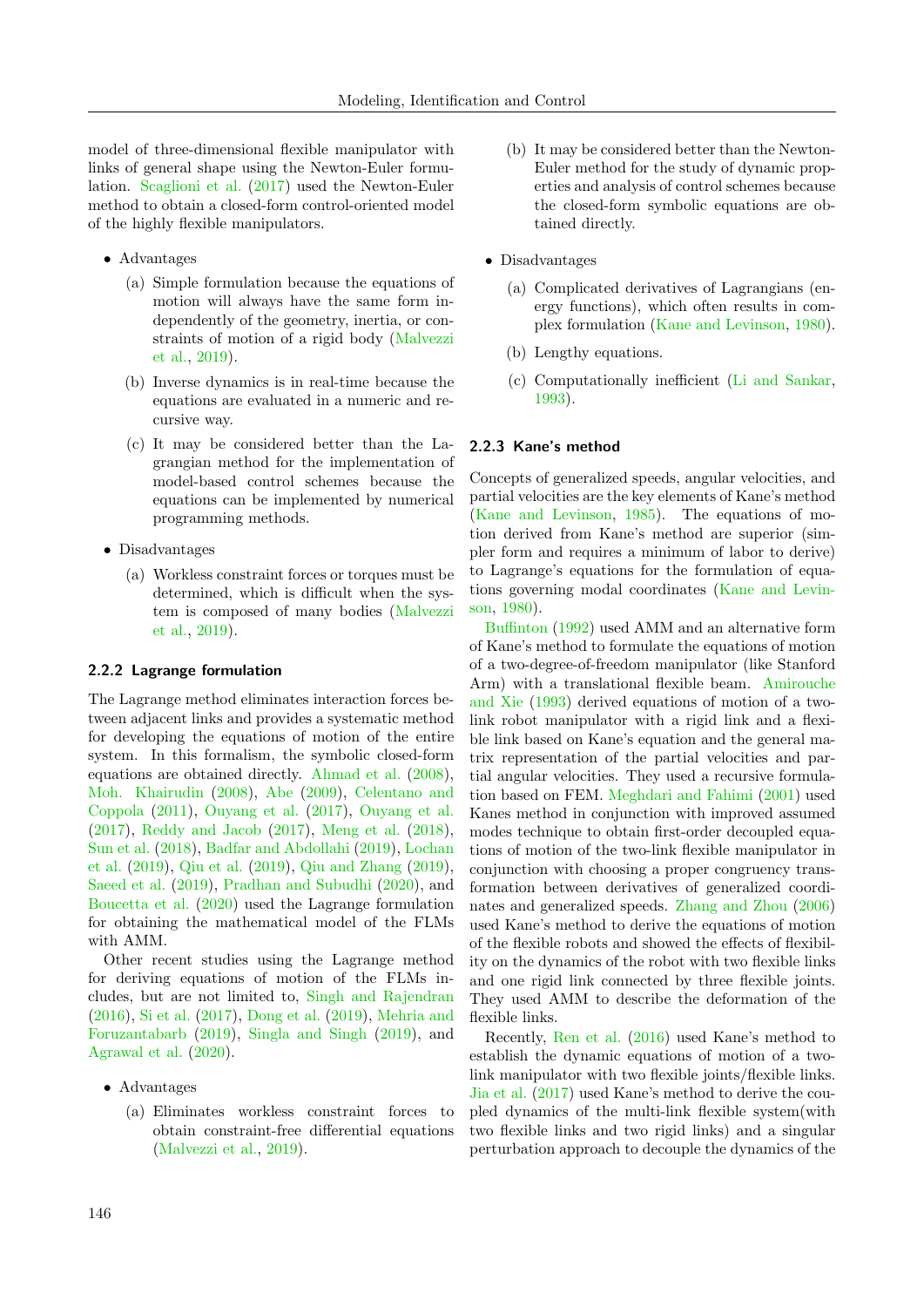whole system into a fast subsystem and a slow subsystem. Additionally, other relevant studies using Kane's method for modeling FLMs includes [Malvezzi et al.](#page-19-9) [\(2019\)](#page-19-9), [Bian et al.](#page-15-13) [\(2018\)](#page-15-13), and [Bian and Gao](#page-15-14) [\(2018\)](#page-15-14).

- Advantages
	- (a) Kane's method leads to simpler equations of motion [\(Kurfess,](#page-18-4) [2018\)](#page-18-4).
	- (b) Differentiation scalar energy function is not required [\(Kane and Levinson,](#page-17-12) [1980\)](#page-17-12).
	- (c) Computationally efficient [\(Kurfess,](#page-18-4) [2018\)](#page-18-4).
	- (d) Eliminates constraints forces that ultimately do not contribute to the equations of motion to obtain constraint-free differential equations [\(Malvezzi et al.,](#page-19-9) [2019;](#page-19-9) [Kurfess,](#page-18-4) [2018\)](#page-18-4).
	- (e) It can be used for solving the dynamics of robots containing closed-chains without cutting the closed-chain open [\(Ma Xiang-feng](#page-18-12) [and Xu Xiang-rong,](#page-18-12) [1988\)](#page-18-12).
	- (f) It allows the use of motion variables (generalized speeds) that permit the selection of these variables as not only individual timederivatives of the generalized coordinates but any convenient linear combinations of them [\(Kurfess,](#page-18-4) [2018\)](#page-18-4).
- Disadvantages
	- (a) It is necessary to calculate the acceleration of the center of mass of each body (in the Lagrangian formulation, it is only necessary to calculate only the velocities of the center of mass of each body).

## 2.3 Modeling FLMs undergoing small, moderate, and large deflections

Link flexibility in FLMs can be modeled assuming either small, moderate, or large deflections. Most of the standard dynamic modeling approaches for FLM assume small deflections in general. This can be a reasonable assumption for most of the robotic applications but can be violated in some applications which require high accelerations, velocities, tip forces, and torques. Some studies consider moderate and large deformations to overcome the limitations of assuming small deflection. [Luca and Siciliano](#page-18-3) [\(1991\)](#page-18-3) used the Lagrangian approach with AMM to derive the closed-form equations of motion for multi-link planar FLM under small deflection assumption where the links are modeled as Euler-Bernoulli beams with proper clamped-mass boundary conditions. [Boyer and Glandais](#page-15-9) [\(1999\)](#page-15-9) proposed the dynamic model of FLMs derived using the Newton-Euler method premised on an exact nonlinear

Euler-Bernoulli field that can model moderate deformations or some second-order effects which appears in some limit cases as high velocities, accelerations, or tip forces and torques. [Abe](#page-14-2) [\(2009\)](#page-14-2), [Heidari et al.](#page-17-8) [\(2011\)](#page-17-8), [Celentano](#page-16-12) [\(2016\)](#page-16-12), [Giorgio and Del Vescovo](#page-16-3) [\(2018\)](#page-16-3), [Es](#page-16-13)[fandiar et al.](#page-16-13) [\(2017\)](#page-16-13), and [Scaglioni et al.](#page-20-8) [\(2017\)](#page-20-8) developed the dynamic model of FLMs under the hypothesis of large link deformations.

## 2.4 Partial differential equation (PDE) vs. ordinary differential equation (ODE) models

The majority of the works done in FLMs rely on ODE models, which are derived by either LPM, AMM, or FEM. The finite dimensional ODE approximation of the PDE dynamic model is not precise enough to describe the distributed states of the FLMs, specifically because the FLMs are linear PDE models inherently [\(Yang et al.,](#page-21-11) [2015\)](#page-21-11). Conventional control techniques can be used with finite dimensional ODE models [\(Zhang et al.,](#page-22-5) [2004\)](#page-22-5). Although the ODE models are simple for control design and analysis, they may cause problems such as spillover instability, a high order of controllers, and difficulty in engineering implementation [\(Zhang and Liu,](#page-22-6) [2012b\)](#page-22-6).

To avoid the problems associated with ODE models, the PDE dynamic models are studied, which are derived without any truncation of vibration modes and are precise enough to describe the distributed states. Commonly, Hamilton's principle is used to derive governing equations of the FLMs modeled using PDE.

The resulting PDE models are infinite dimensional avoiding spillover errors and the errors caused due to mode shape truncation and simplification of the boundary conditions [\(Zhang et al.,](#page-22-5) [2004\)](#page-22-5). In the case of the rigid-flexible manipulator, coupled ODEs-PDEs can be used to obtain the dynamic model of the system [\(Cao](#page-15-15) [and Liu,](#page-15-15) [2017b\)](#page-15-15).

However, the control design using PDE models is more challenging compared to ODE models [\(Zhang](#page-22-7) [et al.,](#page-22-7) [2005;](#page-22-7) [Liu et al.,](#page-18-13) [2017\)](#page-18-13), and accurate simulation of a nonlinear PDE is itself a very complex problem (Dogan and Morgül, [2010\)](#page-16-10).

[Zhang et al.](#page-22-5) [\(2004\)](#page-22-5) compared typical PDE and ODE models for the two-link flexible manipulators. Although, the PDE modeling and control strategies require design insights for simplifications and are theoretically involving, it is claimed that the PDE models are much more attractive from the stability and robust control design perspectives with guaranteed stability properties [\(Zhang et al.,](#page-22-5) [2004\)](#page-22-5). [Zhang et al.](#page-22-7) [\(2005\)](#page-22-7) derived a PDE model for a two-link flexible manipulator, and experimental hardware setup was used to val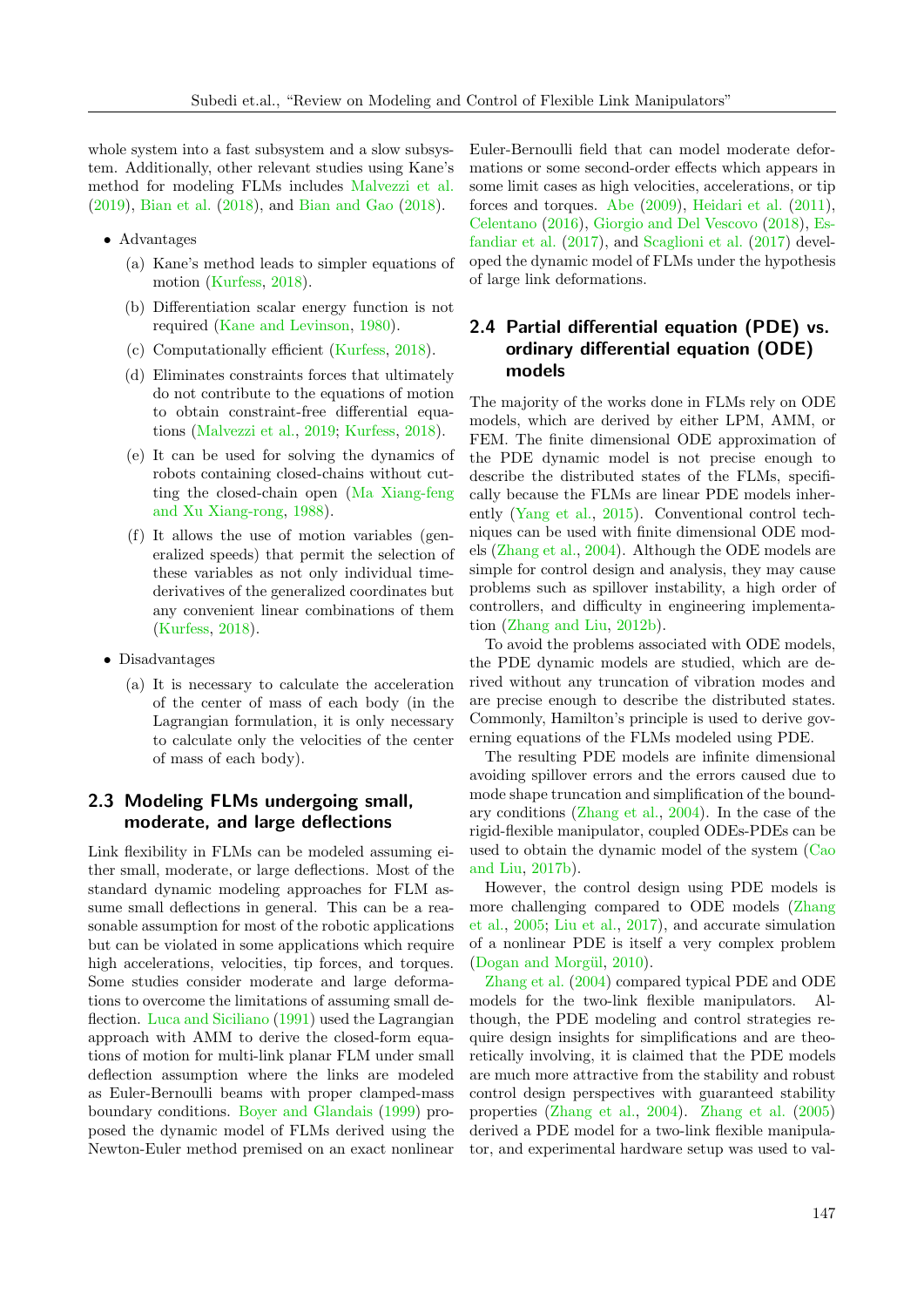idate the analytical PDE model. Recently, [Dogan and](#page-16-10) Morgül [\(2010\)](#page-16-10), [Zhang and Liu](#page-22-6) [\(2012a\)](#page-22-8), Zhang and Liu [\(2012b\)](#page-22-6), [Zhang and Liu](#page-22-9) [\(2012c\)](#page-22-9), [Zhang and Liu](#page-22-10) [\(2013\)](#page-22-10), [Yang et al.](#page-21-11) [\(2015\)](#page-21-11), [Jiang et al.](#page-17-16) [\(2017\)](#page-17-16), [Liu et al.](#page-18-13) [\(2017\)](#page-18-13), [Liu et al.](#page-18-14) [\(2018\)](#page-18-14), [Yang et al.](#page-21-8) [\(2018b\)](#page-21-8), [Yang and Tan](#page-21-9) [\(2018\)](#page-21-9), [Zhang et al.](#page-22-11) [\(2019b\)](#page-22-11), [Cao and Liu](#page-15-16) [\(2019\)](#page-15-16), [Yang](#page-22-3) [et al.](#page-22-3) [\(2019\)](#page-22-3), [Li et al.](#page-18-15) [\(2020\)](#page-18-15), [Cao and Liu](#page-16-1) [\(2020\)](#page-16-1), and [Meng and He](#page-19-8) [\(2020\)](#page-19-8) used PDE models for relevant studies of FLMs.

# <span id="page-7-0"></span>3 Control of FLMs

Although the FLMs have many advantages for their use in a wide range of applications, the problem of control for damping out oscillations quickly and effectively is challenging. The control complexities associated with FLMs include, but are not limited to, non-minimum phase in the system, non-collocation, and under-actuation [\(Lochan et al.,](#page-18-1) [2016a\)](#page-18-1). Moreover, some of the complexities like controller/observer spillover arise because of the choice of the dynamic model of the FLMs. If a finite dimensional representation of a distributed parameter system (i.e., FLMs) is used (based on LPM, AMM, or FEM) to design the control system, some of the unmodeled dynamics present in the dynamic model of the system cause control and observation spillover. This may lead to an unstable closed-loop system. Thus, it is necessary to consider the complexities associated with the control of the FLMs while carrying out mathematical modeling of the system. Nevertheless, a model-free robust controller can be used to avoid controller/observer spillover problem caused due to model truncation [\(Dwivedy and](#page-16-2) [Eberhard,](#page-16-2) [2006\)](#page-16-2). In addition to vibrations due to link flexibility, there are other problems such as friction, backlash, and gear non-linearities that should be addressed by the control algorithm designed for FLMs.

One of the critical steps in the controller design is the tuning of the control parameters. Global controller tuning for the whole workspace and for different loads is challenging in both model-based and model-free controllers. Moreover, model parameters may need tuning, even if model identification has been made. Different methods for tuning FLM controller gains include the Ziegler-Nichols method [\(Mohamed et al.,](#page-19-14) [2016;](#page-19-14) [Agrawal et al.,](#page-14-5) [2020\)](#page-14-5), LMI approach [\(Mohamed et al.,](#page-19-14) [2016\)](#page-19-14), dynamic particle swarm optimization method [\(Agrawal et al.,](#page-14-5) [2020\)](#page-14-5), self-tuning method using the artificial neural network [\(Njeri et al.,](#page-19-15) [2019\)](#page-19-15), self-tuning method based on nonlinear autoregressive moving average with exogenous-input (NARMAX) model of the FLM [\(Pradhan and Subudhi,](#page-19-11) [2020\)](#page-19-11), soft computing based tuning method [\(Singh and Ohri,](#page-20-12) [2018\)](#page-20-12), and selftuning method based on generalized minimum variance [\(Qiu et al.,](#page-19-7) [2019\)](#page-19-7). Compared to the standard Ziegler-Nichols tuning method, the recent self-tuning methods have shown superior performance in the control of FLMs [\(Agrawal et al.,](#page-14-5) [2020\)](#page-14-5).

Main control problems that are studied in the literature for FLMs are categorized as follows [\(Lochan et al.,](#page-18-1) [2016a\)](#page-18-1):

- (a) Tip position control [\(Sahu et al.,](#page-20-13) [2019a;](#page-20-13) [Singh and](#page-20-9) [Rajendran,](#page-20-9) [2016\)](#page-20-9)
- (b) Joint position control [\(Pradhan and Subudhi,](#page-19-11) [2020\)](#page-19-11)
- (c) Tip trajectory tracking control [\(Lochan and Roy,](#page-18-5) [2018\)](#page-18-5)
- (d) Joint trajectory tracking control [\(Si et al.,](#page-20-10) [2017;](#page-20-10) [Huan and Xian,](#page-17-17) [2017;](#page-17-17) [Lochan et al.,](#page-18-6) [2020\)](#page-18-6)
- (e) Vibration control [\(Reddy and Jacob,](#page-20-5) [2017\)](#page-20-5)
- (f) Motion control [\(Wang et al.,](#page-21-12) [2017;](#page-21-12) [Zhang and Yu,](#page-22-2) [2001;](#page-22-2) [Tian et al.,](#page-21-13) [2002\)](#page-21-13)
- (g) Force control [\(Rigatos and Busawon,](#page-20-14) [2018;](#page-20-14) [Bazaei](#page-15-17) [and Moallem,](#page-15-17) [2010\)](#page-15-17)
- (h) Hybrid control (position and force [\(Matsuno and](#page-19-16) [Yamamoto,](#page-19-16) [1993;](#page-19-16) [Wang et al.,](#page-21-14) [2020\)](#page-21-14), position and vibration [\(Singh and Ohri,](#page-20-12) [2018\)](#page-20-12), trajectory tracking and vibration [\(Garcia-Perez et al.,](#page-16-7) [2019\)](#page-16-7), and other combinations).

There are various control schemes reported in the literature, depending on the control problems. [Jing et al.](#page-17-1) [\(2019\)](#page-17-1) presented a state-of-the-art review on kinematic analysis and dynamic stable control of space flexible manipulators and pointed out existing problems and suggestions on dynamic stable control. [Lochan et al.](#page-18-1) [\(2016a\)](#page-18-1) surveyed different control schemes for joint position control, tip position control, joint trajectory tracking control, and tip trajectory tracking control problems for the two-link flexible manipulators. The control schemes reported are categorized into classical control, robust control, intelligent control, and hybrid control techniques. [Alandoli et al.](#page-14-0) [\(2016\)](#page-14-0) presented different control methods for regulating the motion and suppressing the vibration of single-link, twolink, and multi-link flexible manipulators. The review showed the effectiveness of model predictive control with/without piezoelectric actuators, a combination of the robust nonlinear and fuzzy compensator, linear quadratic regulator, and fuzzy logic controllers for the control and vibration suppression of FLMs. [Sayahkarajy et al.](#page-20-3) [\(2016\)](#page-20-3) reviewed different control techniques for FLMs, including classical linear control, optimum control, inversion-based control, command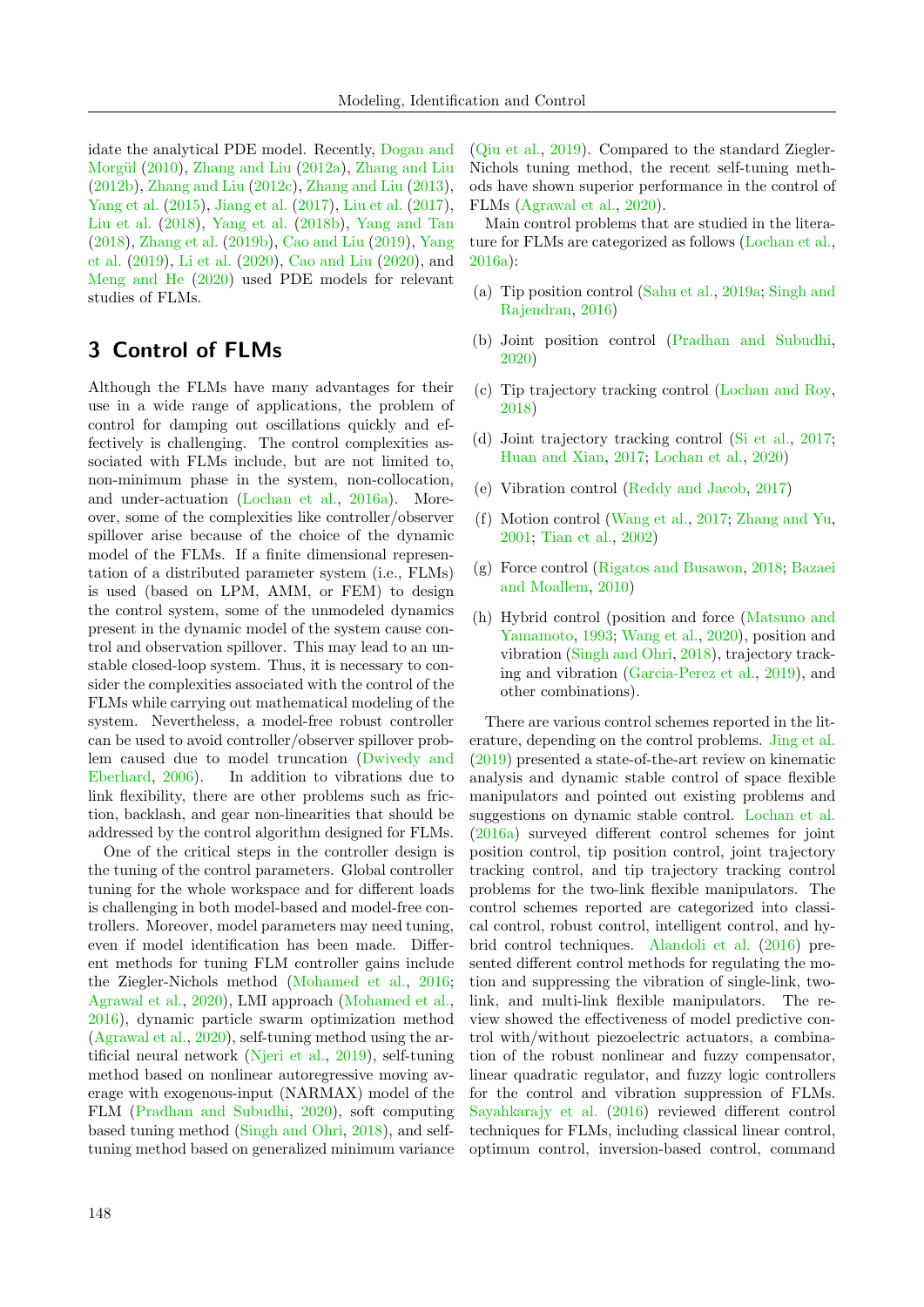

Figure 1: Control schemes

shaping techniques, trajectory optimization, force control, intelligent control techniques (using fuzzy logic, neural networks, and genetic algorithm), and robust control. [Kiang et al.](#page-17-0) [\(2015\)](#page-17-0) summarized the advantages and disadvantages associated with different control techniques used for FLMs, which are represented diagrammatically in figure [1.](#page-8-0) Closed-loop control of the flexible manipulator system requires some forms of feedback signals to apply any suitable control strategies. The feedback control signals for the flexible manipulator system could include, but are not limited to, tip's acceleration, tip displacement, and strain along the link. Different sensors used in the control of flexible manipulators are reviewed in [\(Kiang et al.,](#page-17-0) [2015\)](#page-17-0), which include strain gauges, accelerometer, vision systems (cameras), position-sensitive devices, piezoelectric materials, ultrasonic sensor, and range sensors. [Hussein](#page-17-2) [\(2015\)](#page-17-2) reviewed different approaches of flexible robot control using visual servoing along with their advantages, disadvantages, and comparisons. [Rahimi](#page-19-0) [and Nazemizadeh](#page-19-0) [\(2014\)](#page-19-0) reported a review of different intelligent control techniques of flexible manipulators by categorizing them into fuzzy logic, neural network, and genetic algorithm approaches and pointed out that

<span id="page-8-0"></span>intelligent control strategies, which do not need a priori knowledge of system dynamics, may provide a better way to approach control of FLMs. [Benosman and Le](#page-15-0) [Vey](#page-15-0) [\(2004\)](#page-15-0) presented a survey study of different control methods used for FLMs including PD control, inputoutput linearization via static state feedback-the computed torque, adaptive control, neural network based control, lead-lag control, output redefinition, singular perturbations, sliding mode control, stable inversion in the frequency domain, stable inversion in the time domain, algebraic control, poles placement, optimal trajectory planning, optimal control, robust control, mechanical wave approach, input shaping, boundary control, and exact linearization via dynamical state feedback.

The purpose of this section is to present the review of different control schemes for the control of FLMs that are published recently (mostly from 2016 to 2019). The control techniques are divided into two main categories: model-based control and model-free control.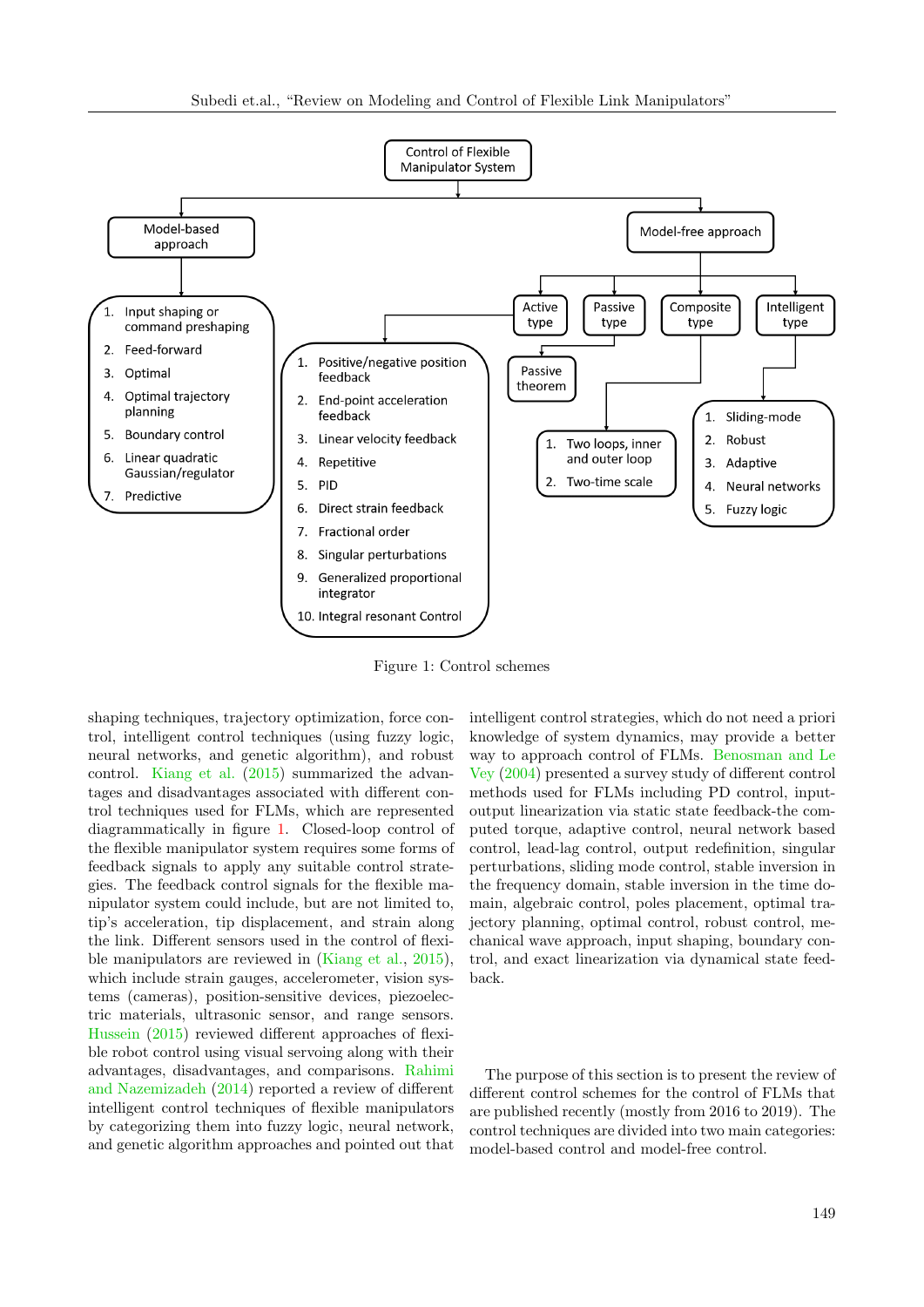## 3.1 Model-based control techniques

In model-based control, we use the system's dynamic model explicitly to aid in the controller design. The mathematical model is applied to calculate the controller response required to obtain the explicitly specified desired output response. Model-based control techniques (see figure [1\)](#page-8-0) include input/command shaping control, feed-forward control, optimal control, optimal trajectory planning, boundary control, linear quadratic gaussian/regulator, predictive control, and (state) observer-based control [\(Kiang et al.,](#page-17-0) [2015\)](#page-17-0).

Since the controller is derived using the dynamic model of the system, the parameters of the model should closely match the real system to achieve good control performance. The parameters of the FLM model are obtained by best fit to measurements made during the excitation of the real robot or even a more accurate model of the robot (for example, the FEM design model). Excitation is usually made in the same frequency range as it will be used for the control of the FLM. Most of the model-based controller proposed in the literature use system identification techniques to determine precise model parameters. Then the identified parameters are used to design the controller. [Krauss](#page-18-9) [\(2012\)](#page-18-9) used an optimization algorithm to find values for the FLM system parameters that minimize the error between the experimental Bode plots and those from symbolic TMM analysis. [Mohamed et al.](#page-19-14) [\(2016\)](#page-19-14) performed system identification to obtain a set of linear models of a two-link flexible manipulator. [Lou](#page-18-16) [et al.](#page-18-16) [\(2017\)](#page-18-16) proposed a reduced-order transfer function with relocated zeros and added a first-order inertia element to the model to precisely identify the system model. [Ripamonti et al.](#page-20-15) [\(2017\)](#page-20-15) identified model parameters using the Prony method and a minimization of the error between the numerical and experimental frequency response function (FRF) in the frequency domain. [Cambera and Feliu-Batlle](#page-15-1) [\(2017\)](#page-15-1) identified the parameters of the motor subsystem using the velocitytime response of the motor, and that of the flexible link subsystem using the frequency response of the system. [Comi et al.](#page-16-0) [\(2019\)](#page-16-0) and [Subedi et al.](#page-21-2) [\(2020\)](#page-21-2) used experimental measurements to identify lumped parameters of the flexible manipulators. [Qiu and Zhang](#page-19-10) [\(2019\)](#page-19-10) identified the locally controlled autoregressive moving average (CARMA) model of the flexible manipulator through experiments. [Pradhan and Subudhi](#page-19-11) [\(2020\)](#page-19-11) used a recursive least square (RLS) algorithm to identify the parameters of the nonlinear autoregressive moving average with exogenous-input (NARMAX) model of the FLM on-line. It can be noted that the model parameters of the FLM can be identified online and offline. However, the main limitation of system identification is that some of the phenomena of the original plant cannot be deduced from the input-output relationship [\(Njeri et al.,](#page-19-17) [2018\)](#page-19-17).

Input shaping is one of the traditional and effective vibration control techniques for flexible mechanical systems with known dynamic characteristics. However, it is an open-loop strategy. Therefore, the input shaping method is combined with other feedback controllers to overcome its problem of open-loop nature. [Newman and Vaughan](#page-19-18) [\(2018\)](#page-19-18) presented a concurrent design of linear feedback control with input shaping for the energy-efficient point-to-point motion of a twolink flexible manipulator while minimizing commandinduced vibration. [Mehria and Foruzantabarb](#page-19-12) [\(2019\)](#page-19-12) proposed a closed-loop input-shaping control technique based on the linear matrix inequality method to solve the problem of open-loop input shaping control. [Tahir et al.](#page-21-7) [\(2017\)](#page-21-7) designed output based filter and incorporated it with linear quadratic regulator and PID controller separately for the position and residual vibration control of single-link flexible manipulator and highlighted the superior performance of linear quadratic regulator over PID controller in tracking, vibration suppression, and robustness to payload variation. [Ju et al.](#page-17-18) [\(2019\)](#page-17-18) combined the state feedback control with the input shaping technique for vibration control of translational flexible manipulator under variable load conditions. [Giorgio and Del Vescovo](#page-16-3) [\(2018\)](#page-16-3) studied trajectory tracking and vibration control of the highly flexible planar multi-link flexible manipulator using an optimal input pre-shaping approach and feedback from the joint angles to make the system less sensitive to external disturbances.

Many classical feedback control techniques have been explored for the active vibration suppression of FLMs. [Lou et al.](#page-18-16) [\(2017\)](#page-18-16) presented experimental identification and multi-mode vibration suppression of a flexible manipulator with piezoelectric actuators and strain sensors using optimal multi-poles placement control technique. [Badfar and Abdollahi](#page-15-6) [\(2019\)](#page-15-6) used a linear matrix inequality approach to address trajectory tracking control of two-link rigid-flexible manipulator based on linear state-space model and linear quadratic regulator. [Singh and Rajendran](#page-20-9) [\(2016\)](#page-20-9) proposed an integral fast output sampling control for FLMs with the LMI approach and compared the performance of the proposed method with an observer-based discrete-time state feedback strategy.

[Ghasemi](#page-16-14) [\(2017\)](#page-16-14) proposed a filtered feedback linearization controller for the simultaneous positioning and vibration suppression of a single-link flexible manipulator that requires limited model information, specifically, knowledge of the vector relative degree, and knowledge of the dynamic-inversion matrix. Additionally, the filtered feedback linearization controller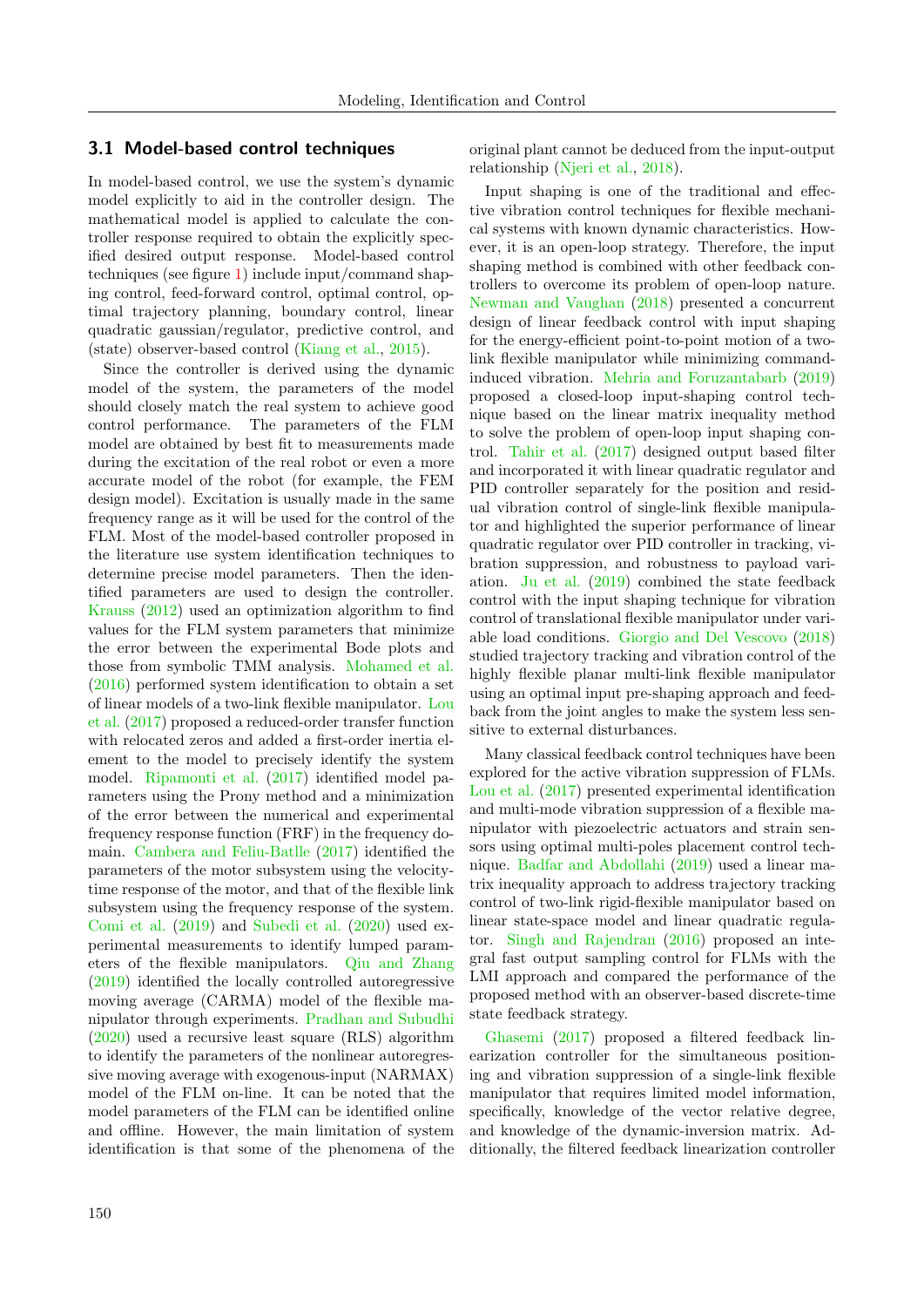was combined with a high-gain adaptive law for robust control and addressed the problem of model uncertainty. [Cambera and Feliu-Batlle](#page-15-1) [\(2017\)](#page-15-1) and [Cam](#page-15-2)[bera and Feliu-Batlle](#page-15-2) [\(2018\)](#page-15-2) studied the input state feedback linearization controller for the tip positioning and vibration suppression of a single-link flexible link arm with and without gravity compensation, respectively. They implemented the controller into a double loop cascade control scheme, in which the inner loop is for joint position control in the presence of friction disturbances, and the outer loop is for trajectory tracking and vibration suppression of the end-effector.

[Njeri et al.](#page-19-17) [\(2018\)](#page-19-17) proposed a filtered inverse controller for the suppression of link vibration in a multilink flexible manipulator. [Saeed et al.](#page-20-4) [\(2019\)](#page-20-4) presented model-based nonlinear control of the planar two-link rigid-flexible manipulator based on the full state model of the system. [Abe](#page-14-2) [\(2009\)](#page-14-2) proposed an optimal trajectory planning technique based on particle swarm optimization algorithm for suppressing residual vibrations in two-link rigid-flexible manipulators. [Zhang and Liu](#page-22-9) [\(2012c\)](#page-22-9) proposed the optimal trajectory boundary control of the two-link flexible manipulator based on the PDE model. [Cao and Liu](#page-15-18) [\(2018b\)](#page-15-18) studied the optimal trajectory control problem for the trajectory tracking and vibration suppression of a two-link rigid-flexible manipulator based on the ODE-PDE model of the system.

Some control strategies, like input-output control, need all of the states' feedback. But, in FLMs, measuring all the flexural states is practically impossible. To overcome this problem, [Mosayebi et al.](#page-19-19) [\(2012\)](#page-19-19) proposed input-output control of FLM based on a nonlinear high gain observer to estimate the elastic degrees of freedom and their time derivatives. [Reddy and](#page-20-5) [Jacob](#page-20-5) [\(2017\)](#page-20-5) proposed the Kalman filter based statedependent Riccati equation controller for accurate positioning and vibration suppression of the FLM. [Ripa](#page-20-15)[monti et al.](#page-20-15) [\(2017\)](#page-20-15) presented model-based sliding mode control for vibration suppression of a three-link flexible manipulator using the linear and nonlinear sliding surface. They used a nonlinear state-space observer from the identified modal model of the FLM for sliding mode control.

[Zhang and Liu](#page-22-6) [\(2012b\)](#page-22-6) proposed observer-based boundary control for end-effector regulation, vibration suppression, and trajectory tracking of a two-link flexible manipulator in task space. The proposed method relies on the accurate dynamic model of the FLM. [Liu](#page-18-17) [and He](#page-18-17) [\(2018\)](#page-18-17) presented boundary control for the onelink flexible manipulator using singular perturbation techniques that includes a position controller and a direct feedback controller to suppress the vibration. [Cao](#page-15-16) [and Liu](#page-15-16) [\(2019\)](#page-15-16) proposed a controller with input quantization based on the PDE model of a two-link rigidflexible manipulator for joint angle control and vibration suppression.

[Li et al.](#page-18-15) [\(2020\)](#page-18-15) studied unknown control direction problem of the FLMs based on the PDE model and proposed boundary control for angle tracing and vibration elimination of the single-link flexible manipulator and adopted the Nussbaum technique in the controller design to circumvent the problem of uncertain control directions. To deal with the parametric uncertainties, varying payloads, and disturbances, adaptive and robust boundary control techniques are proposed [\(Liu et al.,](#page-18-18) [2016;](#page-18-18) [Schnelle and Eberhard,](#page-20-16) [2017\)](#page-20-16). [Jiang](#page-17-19) [et al.](#page-17-19) [\(2018\)](#page-17-19) proposed a boundary controller for the FLM based on the PDE robust observer to achieve the stability control, regulate the joint position, and suppress elastic vibration. [He et al.](#page-16-15) [\(2018\)](#page-16-15) designed the boundary controller with input backlash and the output feedback controller based on the PDE model to drive the FLM to the desired position, suppress its vibrations, eliminate the effects of the backlash nonlinearity and the time-varying disturbance. They further illustrated that the FLM system was better stable under the controller with output feedback. [Cao and Liu](#page-15-15) [\(2017b\)](#page-15-15) designed a boundary controller for a two-link rigid-flexible manipulator with full state constraints via Barrier Lyapunov Function.

The combination of input shaping and feedback control was used to formulate a new control approach called wave-based control, where the launch wave being a simple, shaped input, and the absorb part the feedback contribution [\(O'Connor,](#page-19-20) [2008\)](#page-19-20). [Yanan et al.](#page-21-0) [\(2017\)](#page-21-0) proposed the wave-based control method to solve the problem of residual vibration in the pointto-point movement of a two-link flexible space manipulator. They claimed that the wave-based control has many advantages, such as not dependent on an accurate physical model, simple and easy to implement, and strong robustness. [Comi et al.](#page-16-0) [\(2019\)](#page-16-0) combined the wave-based control technique to the P/PI scheme (a cascade joint controller with an inner loop on the motor velocity and an outer loop on the load position) for vibration suppression of flexible manipulator and highlighted the superior performance of the velocity-based implementation of the wave-based controller with respect to the position-based one. [Bian and Gao](#page-15-14) [\(2018\)](#page-15-14) and [Bian et al.](#page-15-13) [\(2018\)](#page-15-13) proposed vibration control of FLMs based on internal resonance.

- Advantages
	- (a) Using robot dynamic models, better motion control (faster settling time and better trajectory following) can be achieved.
	- (b) In some cases (using feed-forward control),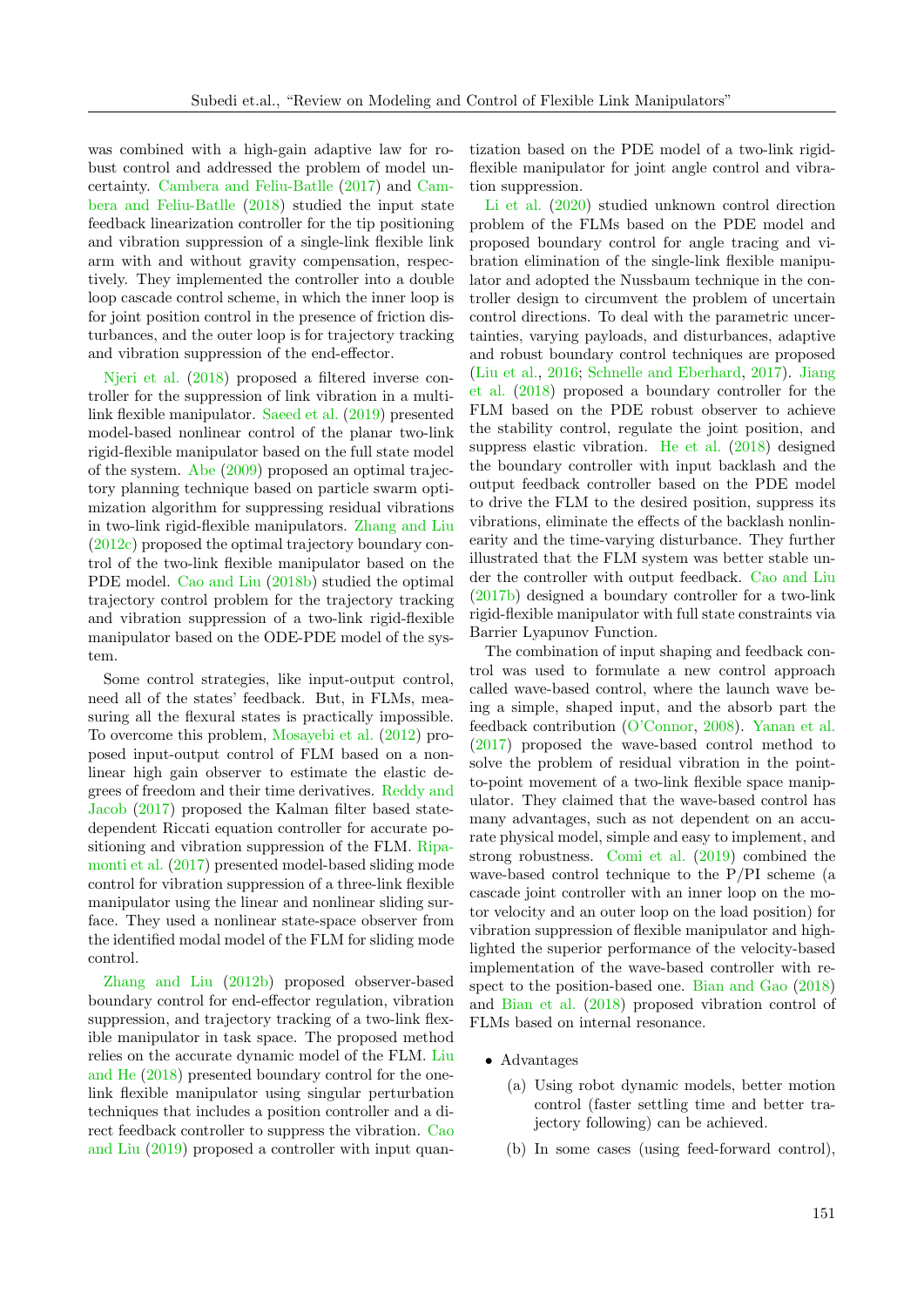model-based control eliminates the need for the feedback sensors (e.g., force sensor), thereby reducing cost and simplifying system design.

- (c) Robot paths are optimized using dynamic modeling.
- (d) Enhanced robot behavior and drive performance are achieved because the paths are highly optimized by calculating the torque required to reach different positions using model-based algorithms.
- (e) The mathematical model of the FLMs may be used for the model-based safety systems, for example, fast collision detection. Hence, the use of the model in more than control applications makes it advantageous from a product point of view to use model-based control methods instead of completely modelfree methods.
- Disadvantages
	- (a) They rely on the accurate model of the FLM system to be controlled, which is difficult and challenging to obtain. However, the model of the FLM system may be needed for design, identification, and collision detection.
	- (b) The control input (designed for open-loop model-based control) does not account for changes in the system, like varying payload. However, it could be possible to change parameters accurately, for example, payload and load inertia to obtain a seamless motion after gripping an object. The payload parameters are known or can be identified by the robot. This functionality is implemented in industrial robots for several years.
	- (c) Open-loop model-based control is not robust to parameter uncertainties and disturbances. However, it could be handled by online servos and model parameter control, which is used for industrial robots today.
	- (d) They require the solution of a numerical optimization problem, which can be a daunting task, especially when nonlinear models are needed that lead to non-convex problems. However, this problem is less significant if the calculations can be performed offline [\(De](#page-16-16)[praetere et al.,](#page-16-16) [2014\)](#page-16-16).

## 3.2 Model-free control techniques

Model-free control is a technique to control complex systems by using a simplified representation of the system and subsequent algebraic estimation techniques to design a simple, but effective, controller (Sira-Ramírez) [et al.,](#page-20-17) [2017\)](#page-20-17). The controller does not rely on the precise mathematical model of the system but solely based on the measurements obtained from the system. Recently, there is a trend of using the combination of different control techniques to achieve better control performances than using individual control methods. Model-free control techniques (see figure [1\)](#page-8-0) include, but are not limited to, robust control, adaptive control, sliding mode control, intelligent control methods, composite control (inner/outer loop control, two-time scale control), PID control, singular perturbations technique, integral resonant control, generalized proportional integrator control, fractional order control, direct strain feedback control, repetitive control, passivity-based control, positive/negative position feedback control, end-point acceleration feedback control, and linear velocity feedback control [\(Kiang et al.,](#page-17-0) [2015\)](#page-17-0).

[Mohamed et al.](#page-19-14) [\(2016\)](#page-19-14) proposed a robust PD controller based on linear matrix inequality for joint position control of the two-link flexible manipulator under various payload conditions. They claimed that the proposed control provided better robustness and system performance compared to Ziegler-Nichols tuned PD controller. [Cao and Liu](#page-15-19) [\(2018a\)](#page-15-19) studied the actuator fault problem for a two-link rigid-flexible manipulator system and designed a novel controller that included a PD feedback structure, a disturbance observer, and a fault-tolerant algorithm for joint position regulation and vibration suppression in the presence of disturbance and actuator fault. [Abd Latip et al.](#page-14-6) [\(2019\)](#page-14-6) designed an adaptive PID controller for the joint position and tracking control of a single-link flexible manipulator, which may automatically online tune the control gains to accommodate the actuator fault. [Boucetta](#page-15-11) [et al.](#page-15-11) [\(2020\)](#page-15-11) compared PD, fuzzy PD, and fractional order fuzzy PD controllers in terms of trajectory tracking, vibration suppression, robustness against disturbances, and energy consumption to control the rigidflexible two-link manipulator. They highlighted that the fractional order fuzzy PD controller performed better than other controllers. [Agrawal et al.](#page-14-5) [\(2020\)](#page-14-5) compared a modified optimal PIDD<sup>2</sup> (proportional, integral, derivative, and second-order derivative) controller with the PID controller for controlling the position and trajectory of the single-link flexible manipulator with minimum tip oscillation. They reported the superior performance of the PIDD<sup>2</sup> controller through simulation. [Singh and Ohri](#page-20-12) [\(2018\)](#page-20-12) presented a comparative study of different nature-inspired soft computing based PID control tuning strategies, including genetic algorithm, ant colony optimization, and particle swarm op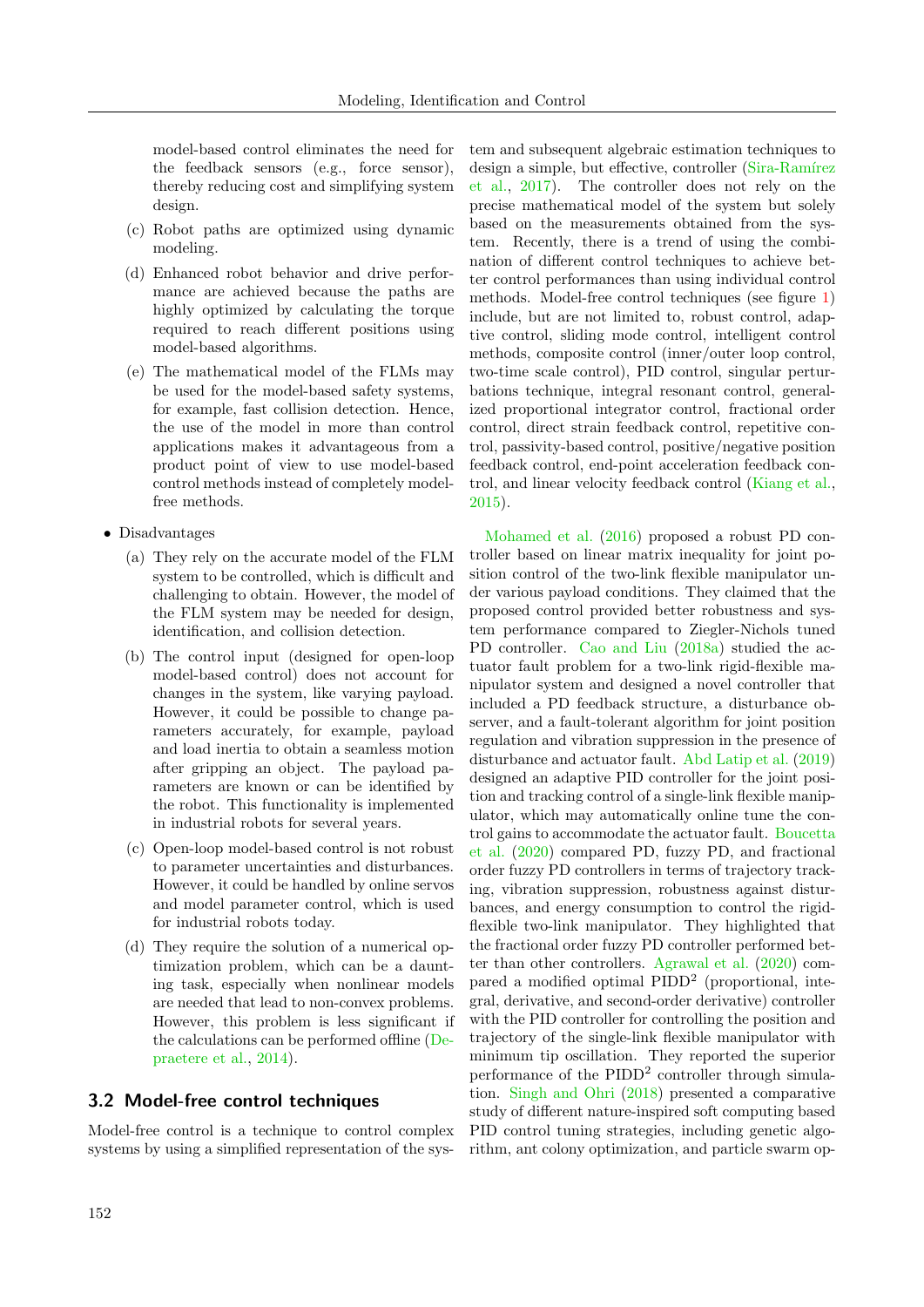timization for the position and vibration control of a single-link flexible manipulator. [Pradhan and Subudhi](#page-19-11) [\(2020\)](#page-19-11) proposed a nonlinear self-tuning PID controller to control the joint position and link deflection of the FLM subjected to varying payloads.

[Fareh et al.](#page-16-17) [\(2020\)](#page-16-17) presented robust active disturbance rejection control for FLM to solve joint trajectories tracking control problem and minimize the link's vibrations. [Xu et al.](#page-21-15) [\(2018\)](#page-21-15) proposed a second order non-singular terminal sliding mode optimal control technique for a two-link flexible manipulator with uncertain model parameters. [Lochan et al.](#page-18-2) [\(2016b\)](#page-18-2) and [Lochan and Roy](#page-18-5) [\(2018\)](#page-18-5) used the sliding mode control technique with the PID sliding surface and the second-order sliding surface respectively, to control a two-link flexible manipulator. [Yang and Tan](#page-21-9) [\(2018\)](#page-21-9) designed a sliding mode control for joint position control and vibration suppression of a single-link flexible manipulator by using an adaptive neural approximator to compensate for the modeling uncertainties and external disturbances. [Si et al.](#page-20-10) [\(2017\)](#page-20-10) proposed a fast non-singular terminal sliding mode control for trajectory tracking of the two-link flexible manipulators with payload and external disturbances. Backstepping control based on a continuous-time extended state observer and a sampled-data extended state observer was proposed by [Sahu and Patra](#page-20-7) [\(2016\)](#page-20-7) and [Sahu et al.](#page-20-18) [\(2019b\)](#page-20-18), respectively, to solve tip tracking control problem of two-link flexible manipulator. [Wang et al.](#page-21-16) [\(2018\)](#page-21-16) proposed an adaptive fault-tolerant controller using the backstepping technique for a flexible manipulator with bounded disturbance, actuator partial failure, and output constraints.

[Huan and Xian](#page-17-17) [\(2017\)](#page-17-17) presented a backstepping control method for trajectory tracking of the two-link flexible manipulator based on extended state observer, which estimates the uncertainties as well as the system state vector. [Zhao et al.](#page-22-12) [\(2019\)](#page-22-12) studied the disturbance observer-based boundary control to achieve the vibration control, disturbance attenuation, and desired angular positioning of the FLM. [Liu and Liu](#page-18-19) [\(2017\)](#page-18-19) proposed boundary control of the FLM with input disturbances and output constraints using disturbance observer to regulate the angular position and suppress elastic vibration simultaneously. [Liu et al.](#page-18-13) [\(2017\)](#page-18-13) proposed disturbance observer-based boundary control for trajectory tracking and vibration suppression of a single-link flexible manipulator with the input saturation and external input disturbances. They used smooth hyperbolic function for handling input saturation. [Liu et al.](#page-18-14) [\(2018\)](#page-18-14) proposed boundary control with disturbance observers to solve the trajectory tracking and the vibration suppression control problems of the FLMs in 3D space. [Yang et al.](#page-21-8) [\(2018b\)](#page-21-8) proposed infinite dimensional disturbance observer-based control to solve the problems of distributed disturbances and output constraints while achieving the joint position regulation and vibration suppression.

[He et al.](#page-16-18) [\(2017b\)](#page-16-18) studied the problems of input and output constraints and designed a robust adaptive boundary controller with the disturbance observer for the control of single-link flexible manipulator with unknown system parameters and time-varying disturbances. [Cao and Liu](#page-16-1) [\(2020\)](#page-16-1) studied joint angle control and vibration suppression control of a two-link rigidflexible manipulator in 3D space under input saturation using the hyperbolic tangent function.

Neural network models can be used to approximate the underlying dynamics of the FLMs to overcome the difficulty of obtaining the accurate dynamic formulation of the manipulator[\(Tian et al.,](#page-21-13) [2002\)](#page-21-13). [Gao et al.](#page-16-6) [\(2018\)](#page-16-6) investigated full-state and output feedback neural network controllers for a two-link flexible manipulator based on a radial basis function neural network to achieve trajectory tracking and vibration suppression. They claimed that the proposed adaptive neural network controller had better performance than the PD controller. [Ouyang et al.](#page-19-5) [\(2017\)](#page-19-5) proposed a reinforcement learning control to suppress the vibration of a single-link flexible manipulator by using two radial basis function neural networks: actor neural network to design proper control input and critic neural network to approximate the cost function of the system. [Sun](#page-21-4) [et al.](#page-21-4) [\(2016\)](#page-21-4) used adaptive neural networks for control design using full-state feedback and output feedback separately to suppress the vibration of single-link flexible manipulator and highlighted better control performance than the PD control strategy. However, input nonlinearities were not considered in the control design. [Sun et al.](#page-21-10) [\(2018\)](#page-21-10) investigated fuzzy neural network control for trajectory tracking and vibration suppression of single-link flexible manipulator and compared the control performance of the proposed technique with the PD control. [He et al.](#page-16-4) [\(2017a\)](#page-16-4) designed the adaptive full state feedback neural network controller and the adaptive output feedback neural network controller to suppress the vibration of a single-link flexible manipulator with input deadzone. Radial basis function neural networks are used to approximate the effect of input deadzone and unknown dynamics of the FLM. [Qiu](#page-19-10) [and Zhang](#page-19-10) [\(2019\)](#page-19-10) proposed a diagonal recurrent neural network control technique for the vibration control of the single-link flexible manipulator using non-contact vibration measurement based on structure light sensor. They also proposed a trajectory optimization technique to obtain optimal vibration suppression trajectory using the particle swarm optimization algorithm. [Qiu et al.](#page-19-7) [\(2019\)](#page-19-7) presented experimental studies on ac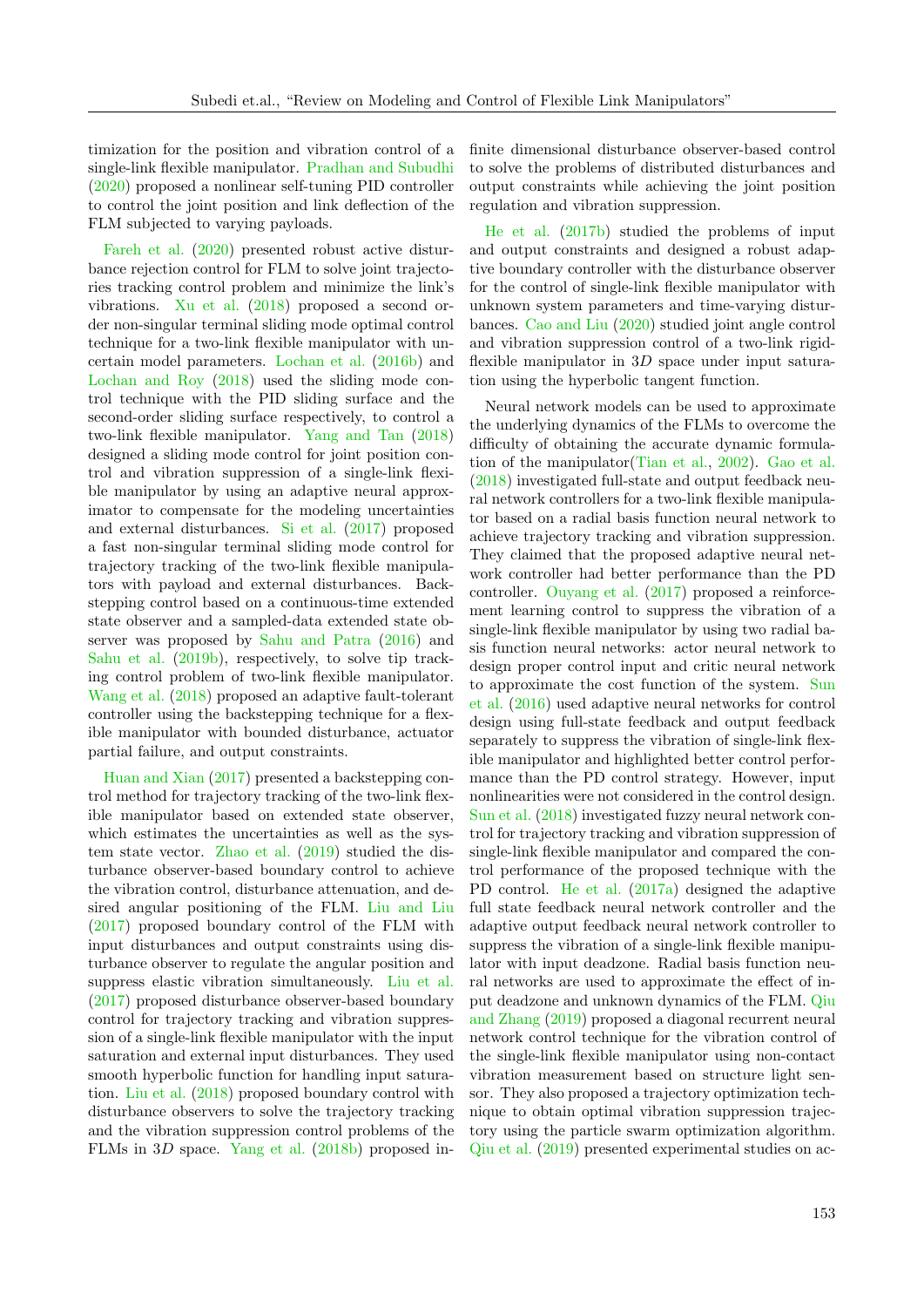tive vibration control of a two-link flexible manipulator by employing three control algorithms: generalized minimum variance self-tuning control, Takagi-Sugeno model-based fuzzy neural network control, and PD control. Furthermore, they evaluated the effectiveness of the first two controllers as compared to that of the PD control in terms of vibration suppression. [Zhang et al.](#page-22-11) [\(2019b\)](#page-22-11) designed a weighted multiple neural network boundary controller for joint position tracking and vibration suppression of a single-link flexible manipulator with uncertain parameters. [Njeri et al.](#page-19-15) [\(2019\)](#page-19-15) presented a self-tuning strain feedback gain controller for high-speed vibration control of a 3D two-link flexible manipulator using the artificial neural network and highlighted that the tuned gains achieved better performance than that achieved by using fixed gain in terms of link strain and joint trajectories.

[Cao and Liu](#page-15-20) [\(2017a\)](#page-15-20) proposed an adaptive boundary iterative learning control scheme with a PD feedback structure for the joint trajectory tracking and vibration suppression of a two-link rigid-flexible manipulator with parametric uncertainties and external disturbances. [Liu and Liu](#page-18-20) [\(2018\)](#page-18-20) investigated the adaptive iterative learning control scheme for joint position tracking and vibration suppression of a single-link flexible manipulator in the presence of external disturbance and output constraints. [Dong et al.](#page-16-11) [\(2019\)](#page-16-11) proposed iterative learning control combined with an open-closedloop PD scheme for trajectory tracking of a singlelink flexible manipulator even in the presence of disturbances and uncertainties. In the proposed method, an angular correction term was introduced to achieve self-adjustment of the iterative learning control law by using angular relationships of the system output vectors. [Yang et al.](#page-22-3) [\(2019\)](#page-22-3) proposed adaptive distributed iterative learning control by combining a PD feedback structure and an iterative term for simultaneous trajectory tracking and vibration suppression of a single-link flexible manipulator subjected to system parameters uncertainties and spatio-temporal distributed disturbances. [Chen et al.](#page-16-19) [\(2019\)](#page-16-19) presented iterative learning control for simultaneous trajectory tracking and vibration suppression of a single-link flexible manipulator with uncertain parameters and unknown repetitive disturbances. [Meng and He](#page-19-8) [\(2020\)](#page-19-8) addressed the problem of the trajectory tracking control of rigid hub and vibration suppression of the flexible link simultaneously for a single-link flexible manipulator by using iterative learning control law.

[Meng et al.](#page-19-6) [\(2018\)](#page-19-6) designed a fast, stable control technique based on system energy for a planar singlelink flexible manipulator for joint position control and vibration suppression. Moreover, they proposed an online optimization method based on fuzzy-genetic algorithm to optimize the controller design parameter and improve the performance of the system. [Zhang et al.](#page-22-1) [\(2019a\)](#page-22-1) designed a nonlinear controller based on energy analysis for joint position control and vibration suppression control of the single-link flexible manipulator.

[Yang et al.](#page-21-17) [\(2018a\)](#page-21-17) studied the problems of tip position regulation and vibration suppression of FLM using model-free composite control based on adaptive dynamic programming. [Jia et al.](#page-17-15) [\(2017\)](#page-17-15) proposed a composite control strategy for a flexible space manipulator as a combination of an adaptive sliding mode controller for the slow subsystem and an adaptive controller for the fast subsystem. [Lochan et al.](#page-18-10) [\(2019\)](#page-18-10) designed a composite controller using contraction theory, which consists of two separate controllers designed for the slow-subsystem and fast subsystem for fast trajectory tracking and quick vibration suppression of a twolink flexible manipulator. [Xu](#page-21-18) [\(2017\)](#page-21-18) investigated the singular perturbation theory based composite learning control of FLM using neural networks and disturbance observer. Sliding mode control was used for the fast dynamics and intelligent control based on neural network, and disturbance observer was used for the slow dynamics.

- Advantages
	- (a) An accurate mathematical model of the system is not required, which is complex and difficult to obtain.
	- (b) Simpler and easier to implement than modelbased approaches.
	- (c) Adaptive controllers deal with the correct adjustment of the control parameters online in order to incorporate the effect of disturbances and model uncertainties [\(Schnelle and Eber](#page-20-16)[hard,](#page-20-16) [2017\)](#page-20-16).
	- (d) Active disturbance rejection control technique has an excellent disturbance rejection capability [\(Fareh et al.,](#page-16-17) [2020\)](#page-16-17).
- Disadvantages
	- (a) There is a problem of input delay in the feedback loop because the estimations of the system states are calculated based on the sensor reading.
	- (b) Pure sensor-based approaches will not be able to act in advance, which is potentially possible with a model-based approach and feed-forward control.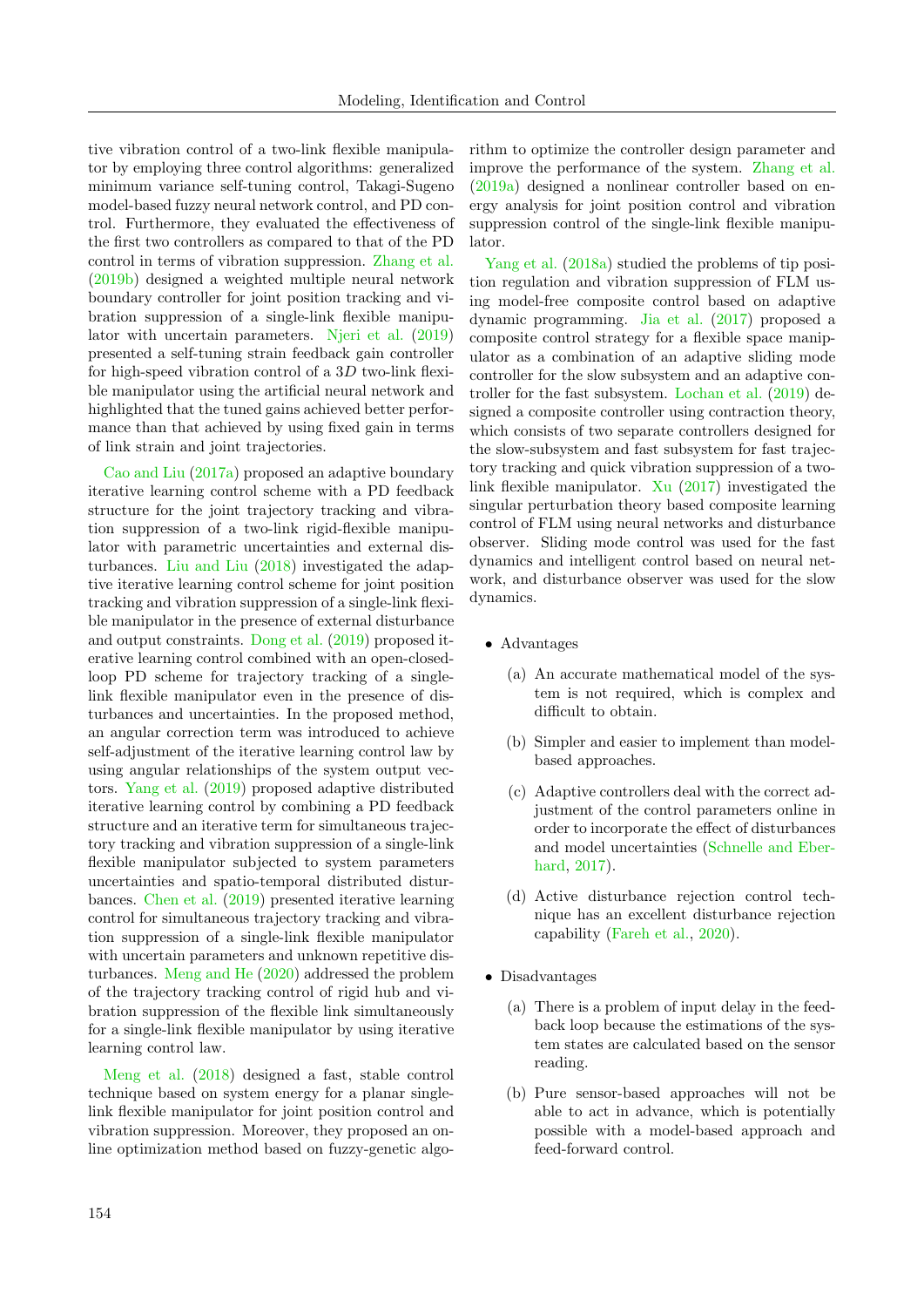# <span id="page-14-1"></span>4 Conclusion

This paper presented a survey of different modeling and control techniques for flexible manipulators. In recent years, the PDE models have gained increasing popularity because of the underlying advantages of infinite dimensional models that avoid spillover and model truncation errors. The review of the recent literature shows that limited research has been carried out in the modeling and control of FLMs undergoing large deflection. Because of the difficulty in obtaining the accurate dynamic model of the FLMs, model-free control methods are used more often than the model-based controllers. Moreover, model-free controllers are popular because of their robustness to parameter uncertainty and disturbances in FLMs. On the contrary, only a few model-free methods (for example, PID control and iterative learning control) are used to control industrial robots. Other model-free methods may need additional attention to solve the problem of low dynamic accuracy and/or unstable control because of the non-collocated system.

In order to solve the problem of individual controllers, there is a trend of combining two or more control techniques to achieve better control performance than using individual control techniques. A recent boost in computing power and the emergence of machine learning algorithms has enabled scientists to apply intelligent control techniques or combine learningbased control approaches with other methods to control FLMs. It is visible that a lot of recent control techniques proposed in the literature are based on neural networks and other learning-based algorithms. This literature review on the state-of-the-art modeling and control techniques of FLMs reveals that most of the studies are limited to planar single-link and twolink flexible manipulators. More research studies are required for the modeling and control of multi-link flexible manipulators undergoing general 3D motion. Benchmarking and understanding the merits and limitations of the recent modeling and control methods is required to use them in the FLM (product) development. This is challenging without the development of suitable benchmark tests.

In spite of the fact that significant advancements have been made in many aspects of FLMs over the last few decades, there are many issues yet to be resolved, and simple, robust, reliable, and effective controls of FLMs still remain a challenge. Undoubtedly, further research efforts in this area would contribute significantly to the development of lightweight flexible manipulators for space research and long reach manipulators for offshore industries to perform different robotic operations safely. The mooring operation could be executed autonomously by mounting longreach arm/s on a floating vessel/ship. Cleaning, repair, and maintenance operations in offshore wind farms and sea farms could be carried out autonomously or semiautonomously with the reduction of oscillations in the long-reach arm. Furthermore, the construction industry can utilize the long-reach manipulator for material handling and assembly tasks. Application-oriented studies on FLMs could be one of the possible future directions of research.

# Acknowledgments

The work was partially funded by the Research Council of Norway through the centre SFI Offshore Mechatronics, project 237896.

# **References**

- <span id="page-14-3"></span>Aarts, R. G. and Jonker, J. B. Dynamic simulation of planar flexible link manipulators using adaptive modal integration. Multibody System Dynamics, 2002. 7(1):31–50. doi[:10.1023/A:1015271000518.](http://dx.doi.org/10.1023/A:1015271000518)
- <span id="page-14-6"></span>Abd Latip, S. F., Rashid Husain, A., Mohamed, Z., and Mohd Basri, M. A. Adaptive PID actuator fault tolerant control of single-link flexible manipulator. Transactions of the Institute of Measurement and Control, 2019. 41(4):1019–1031. doi[:10.1177/0142331218776720.](http://dx.doi.org/10.1177/0142331218776720)
- <span id="page-14-2"></span>Abe, A. Trajectory planning for residual vibration suppression of a two-link rigid-flexible manipulator considering large deformation. Mechanism and Machine Theory, 2009. 44(9):1627–1639. doi[:10.1016/j.mechmachtheory.2009.01.009.](http://dx.doi.org/10.1016/j.mechmachtheory.2009.01.009)
- <span id="page-14-5"></span>Agrawal, K., Negi, R., and Singh, N. Dynamically Tuned PIDD2 Controller for Single-Link Flexible Manipulator. In Advances in VLSI, Communication, and Signal Processing. Springer Singapore, Singapore, pages 907–924, 2020.
- <span id="page-14-4"></span>Ahmad, M. A., Mohamed, Z., and Hambali, N. Dynamic modelling of a two-link flexible manipulator system incorporating payload. 2008 3rd IEEE Conference on Industrial Electronics and Applications, ICIEA 2008, 2008. pages 96–101. doi[:10.1109/ICIEA.2008.4582487.](http://dx.doi.org/10.1109/ICIEA.2008.4582487)
- <span id="page-14-0"></span>Alandoli, E. A., Sulaiman, M., Rashid, M. Z., Shah, H. N., and Ismail, Z. A review study on flexible link manipulators. Journal of Telecommunication, Electronic and Computer Engineering, 2016. 8(2):93–97.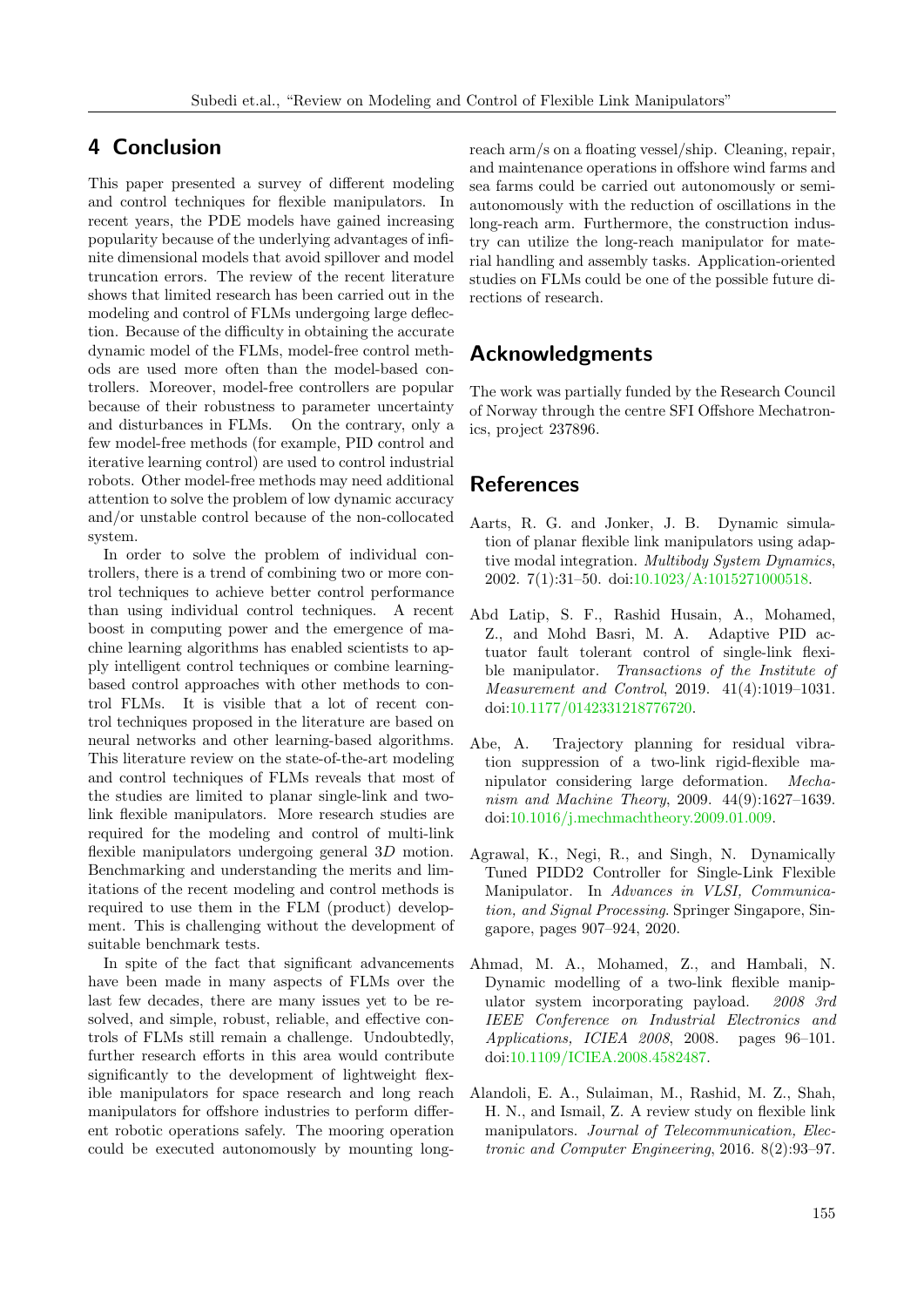- <span id="page-15-8"></span>Amirouche, F. and Xie, M. An explicit matrix formulation of the dynamical equations for flexible multibody systems: A recursive approach. Computers  $\mathcal B$ Structures, 1993. 46(2):311–321. doi[:10.1016/0045-](http://dx.doi.org/10.1016/0045-7949(93)90195-J) [7949\(93\)90195-J.](http://dx.doi.org/10.1016/0045-7949(93)90195-J)
- <span id="page-15-3"></span>Ata, A. A., Fares, W. F., and Sa'Adeh, M. Y. Dynamic analysis of a two-link flexible manipulator subject to different sets of conditions. Procedia Engineering, 2012. 41(Iris):1253–1260. doi[:10.1016/j.proeng.2012.07.308.](http://dx.doi.org/10.1016/j.proeng.2012.07.308)
- <span id="page-15-6"></span>Badfar, E. and Abdollahi, R. Trajectory tracking of rigid-flexible manipulator based on LMI optimization approach. EEA - Electrotehnica, Electronica, Automatica, 2019. 67(2):62–67.
- <span id="page-15-4"></span>Barbieri, E. and Ozguner, U. Unconstrained and Constrained Mode Expansions for a Flexible Slewing Link. In 1988 American Control Conference. pages 83–88, 1988. doi[:10.23919/ACC.1988.4789697.](http://dx.doi.org/10.23919/ACC.1988.4789697)
- <span id="page-15-10"></span>Bascetta, L., Ferretti, G., and Scaglioni, B. Closed form Newton-Euler dynamic model of flexible manipulators. Robotica, 2017. 35(5):1006–1030. doi[:10.1017/S0263574715000934.](http://dx.doi.org/10.1017/S0263574715000934)
- <span id="page-15-17"></span>Bazaei, A. and Moallem, M. Improving force control bandwidth of flexible-link arms through output redefinition. IEEE/ASME Transactions on Mechatronics, 2010. 16(2):380–386. doi[:10.1109/TMECH.2010.2046332.](http://dx.doi.org/10.1109/TMECH.2010.2046332)
- <span id="page-15-0"></span>Benosman, M. and Le Vey, G. Control of flexible manipulators: A survey. Robotica, 2004. 22(5):533–545. doi[:10.1017/S0263574703005642.](http://dx.doi.org/10.1017/S0263574703005642)
- <span id="page-15-7"></span>Beres, W., Sasiadek, J. Z., and Vukovich, G. Control and dynamic analysis of multilink flexible manipulator. Proceedings - IEEE International Conference on Robotics and Automation, 1993. 3:478–483. doi[:10.1109/robot.1993.292218.](http://dx.doi.org/10.1109/robot.1993.292218)
- <span id="page-15-14"></span>Bian, Y. and Gao, Z. Nonlinear vibration control for flexible manipulator using 1: 1 internal resonance absorber. Journal of Low Frequency Noise Vibration and Active Control, 2018. 37(4):1053–1066. doi[:10.1177/1461348418765951.](http://dx.doi.org/10.1177/1461348418765951)
- <span id="page-15-13"></span>Bian, Y., Gao, Z., Lv, X., and Fan, M. Theoretical and experimental study on vibration control of flexible manipulator based on internal resonance. JVC/Journal of Vibration and Control, 2018. 24(15):3321–3337. doi[:10.1177/1077546317704792.](http://dx.doi.org/10.1177/1077546317704792)
- <span id="page-15-5"></span>Book, W. J. Modeling, design, and control of flexible manipulator arms: a tutorial review. In 29th IEEE Conference on Decision and Control. pages 500–506 vol.2, 1990. doi[:10.1109/CDC.1990.203648.](http://dx.doi.org/10.1109/CDC.1990.203648)
- <span id="page-15-11"></span>Boucetta, R., Hamdi, S., and Bel Hadj Ali, S. Flexible-Link Manipulators: Dynamic Analysis and Advanced Control Strategies, pages 19–46. Springer Singapore, Singapore, 2020. doi[:10.1007/978-981-15-1819-5](http://dx.doi.org/10.1007/978-981-15-1819-5_2) 2.
- <span id="page-15-9"></span>Boyer, F. and Glandais, N. Simulation of flexible manipulators with elastic nonlinearities. In Proceedings 1999 IEEE International Conference on Robotics and Automation (Cat. No.99CH36288C), volume 1. pages 759–766 vol.1, 1999. doi[:10.1109/ROBOT.1999.770066.](http://dx.doi.org/10.1109/ROBOT.1999.770066)
- <span id="page-15-12"></span>Buffinton, K. W. Dynamics of Elastic Manipulators With Prismatic Joints. *Journal of Dynamic Sys*tems, Measurement, and Control, 1992. 114(1):41– 49. doi[:10.1115/1.2896506.](http://dx.doi.org/10.1115/1.2896506)
- <span id="page-15-1"></span>Cambera, J. C. and Feliu-Batlle, V. Input-state feedback linearization control of a single-link flexible robot arm moving under gravity and joint friction. Robotics and Autonomous Systems, 2017. 88:24–36. doi[:10.1016/j.robot.2016.11.019.](http://dx.doi.org/10.1016/j.robot.2016.11.019)
- <span id="page-15-2"></span>Cambera, J. C. and Feliu-Batlle, V. Feedback Linearizing Controller for a Single Link Flexible Arm with a Passive Gravity Compensation Mechanism. IEEE International Conference on Intelligent Robots and Systems, 2018. pages 6404–6410. doi[:10.1109/IROS.2018.8594409.](http://dx.doi.org/10.1109/IROS.2018.8594409)
- <span id="page-15-20"></span>Cao, F. and Liu, J. An adaptive iterative learning algorithm for boundary control of a coupled ODE-PDE two-link rigidflexible manipulator. Journal of the Franklin Institute, 2017a. 354(1):277–297. doi[:10.1016/j.jfranklin.2016.10.013.](http://dx.doi.org/10.1016/j.jfranklin.2016.10.013)
- <span id="page-15-15"></span>Cao, F. and Liu, J. Vibration control for a rigid-flexible manipulator with full state constraints via Barrier Lyapunov Function. Journal of Sound and Vibration, 2017b. 406:237–252. doi[:10.1016/j.jsv.2017.05.050.](http://dx.doi.org/10.1016/j.jsv.2017.05.050)
- <span id="page-15-19"></span>Cao, F. and Liu, J. Adaptive actuator fault compensation control for a rigid-flexible manipulator with ODEs-PDEs model. International Journal of Systems Science, 2018a. 49(8):1748–1759. doi[:10.1080/00207721.2018.1479002.](http://dx.doi.org/10.1080/00207721.2018.1479002)
- <span id="page-15-18"></span>Cao, F. and Liu, J. Optimal trajectory control for a two-link rigid-flexible manipulator with ODE-PDE model. Optimal Control Applications and Methods, 2018b. 39(4):1515–1529. doi[:10.1002/oca.2423.](http://dx.doi.org/10.1002/oca.2423)
- <span id="page-15-16"></span>Cao, F. and Liu, J. Boundary vibration control for a two-link rigidflexible manipulator with quantized input. JVC/Journal of Vibration and Control, 2019. 25(23-24):2935–2945. doi[:10.1177/1077546319873507.](http://dx.doi.org/10.1177/1077546319873507)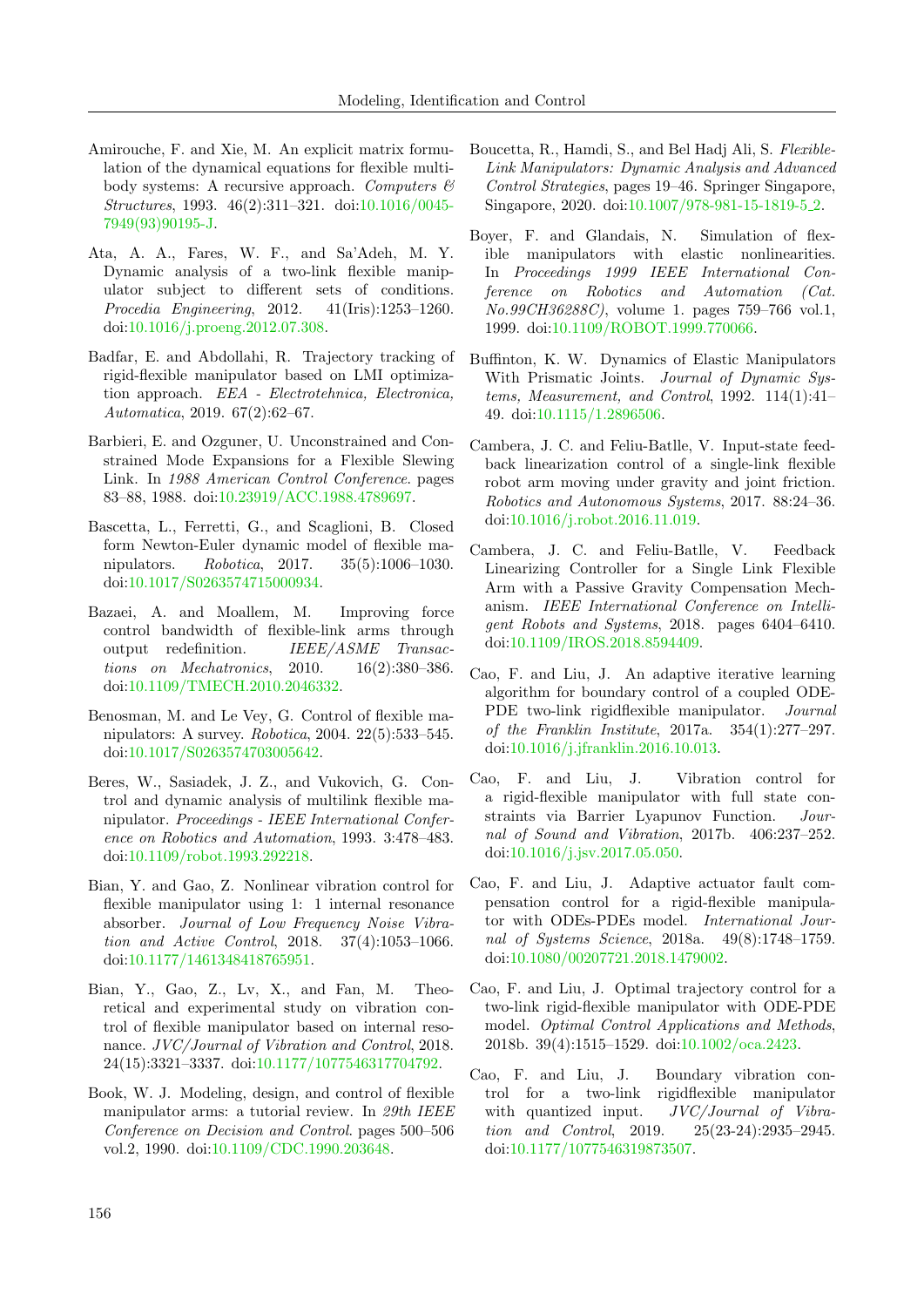- <span id="page-16-1"></span>Cao, F. and Liu, J. Three-dimensional modeling and input saturation control for a two-link flexible manipulator based on infinite dimensional model. Journal of the Franklin Institute, 2020. 357(2):1026–1042. doi[:10.1016/j.jfranklin.2019.10.018.](http://dx.doi.org/10.1016/j.jfranklin.2019.10.018)
- <span id="page-16-12"></span>Celentano, L. Modeling of Flexible Robots with Varying Cross Section and Large Link Deformations. Journal of Dynamic Systems, Measurement and Control, Transactions of the ASME, 2016. 138(2):1– 12. doi[:10.1115/1.4032133.](http://dx.doi.org/10.1115/1.4032133)
- <span id="page-16-5"></span>Celentano, L. and Coppola, A. A computationally efficient method for modeling flexible robots based on the assumed modes method. Applied Mathematics and Computation, 2011. 218(8):4483–4493. doi[:10.1016/j.amc.2011.10.029.](http://dx.doi.org/10.1016/j.amc.2011.10.029)
- <span id="page-16-19"></span>Chen, T., Li, M., and Shan, J. Iterative learning control of a flexible manipulator considering uncertain parameters and unknown repetitive disturbance. In 2019 American Control Conference (ACC). pages 2209–2214, 2019. doi[:10.23919/ACC.2019.8815014.](http://dx.doi.org/10.23919/ACC.2019.8815014)
- <span id="page-16-0"></span>Comi, F., Miguel, A. O., Cavenago, F., Ferretti, G., Magnani, G., and Rusconi, A. Modelling, validation and control of DELIAN flexible manipulator. IFAC-PapersOnLine, 2019. 52(15):364–369. doi[:10.1016/j.ifacol.2019.11.702.](http://dx.doi.org/10.1016/j.ifacol.2019.11.702)
- <span id="page-16-8"></span>De Luca, A. and Book, W. J. Robots with Flexible Elements, pages 243–282. Springer International Publishing, Cham, 2016. doi[:10.1007/978-3-319-32552-](http://dx.doi.org/10.1007/978-3-319-32552-1_11) 1 [11.](http://dx.doi.org/10.1007/978-3-319-32552-1_11)
- <span id="page-16-16"></span>Depraetere, B., Liu, M., Pinte, G., Grondman, I., and Babuška, R. Comparison of model-free and modelbased methods for time optimal hit control of a badminton robot. Mechatronics, 2014. 24(8):1021–1030. doi[:10.1016/j.mechatronics.2014.08.001.](http://dx.doi.org/10.1016/j.mechatronics.2014.08.001)
- <span id="page-16-9"></span>Ding, X., Tarn, T. J., and Bejczy, A. K. A general dynamic model of flexible robot arms for control. In Proceedings, 1989 International Conference on Robotics and Automation. pages 1678–1683 vol.3, 1989. doi[:10.1109/ROBOT.1989.100217.](http://dx.doi.org/10.1109/ROBOT.1989.100217)
- <span id="page-16-10"></span>Dogan, M. and Morgül,  $\ddot{O}$ . On the control of twolink flexible robot arm with nonuniform cross section. JVC/Journal of Vibration and Control, 2010. 16(5):619–646. doi[:10.1177/1077546309340994.](http://dx.doi.org/10.1177/1077546309340994)
- <span id="page-16-11"></span>Dong, J., He, B., Ma, M., Zhang, C., and Li, G. Open-Closed-Loop PD Iterative Learning Control Corrected With the Angular Relationship of Output Vectors for a Flexible Manipulator. IEEE Access, 2019. 7:167815–167822. doi[:10.1109/ACCESS.2019.2930559.](http://dx.doi.org/10.1109/ACCESS.2019.2930559)
- <span id="page-16-2"></span>Dwivedy, S. K. and Eberhard, P. Dynamic analysis of flexible manipulators, a literature review. Mechanism and Machine Theory, 2006. 41(7):749–777. doi[:10.1016/j.mechmachtheory.2006.01.014.](http://dx.doi.org/10.1016/j.mechmachtheory.2006.01.014)
- <span id="page-16-13"></span>Esfandiar, H., Korayem, M. H., and Haghpanahi, M. Large deformation modeling of flexible manipulators to determine allowable load. Structural Engineering and Mechanics, 2017. 62(5):619–629.
- <span id="page-16-17"></span>Fareh, R., Al-Shabi, M., Bettayeb, M., and Ghommam, J. Robust Active Disturbance Rejection Control for Flexible Link Manipulator. Robotica, 2020. 38(1):118–135. doi[:10.1017/S026357471900050X.](http://dx.doi.org/10.1017/S026357471900050X)
- <span id="page-16-6"></span>Gao, H., He, W., Zhou, C., and Sun, C. Neural Network Control of a Two-Link Flexible Robotic Manipulator Using Assumed Mode Method. IEEE Transactions on Industrial Informatics, 2018. 15(2):755– 765. doi[:10.1109/TII.2018.2818120.](http://dx.doi.org/10.1109/TII.2018.2818120)
- <span id="page-16-7"></span>Garcia-Perez, O. A., Silva-Navarro, G., and Peza-Solis, J. F. Flexible-link robots with combined trajectory tracking and vibration control. Applied Mathematical Modelling, 2019. 70:285–298. doi[:10.1016/j.apm.2019.01.035.](http://dx.doi.org/10.1016/j.apm.2019.01.035)
- <span id="page-16-14"></span>Ghasemi, A. H. Slewing and vibration control of a single-link flexible manipulator using filtered feedback linearization. Journal of Intelligent Material Systems and Structures, 2017. 28(20):2887–2895. doi[:10.1177/1045389X17704067.](http://dx.doi.org/10.1177/1045389X17704067)
- <span id="page-16-3"></span>Giorgio, I. and Del Vescovo, D. D. Non-linear lumpedparameter modeling of planar multi-link manipulators with highly flexible arms. Robotics, 2018. 7(4):1– 13. doi[:10.3390/robotics7040060.](http://dx.doi.org/10.3390/robotics7040060)
- <span id="page-16-4"></span>He, W., He, X., and Sun, C. Vibration Control of an Industrial Moving Strip in the Presence of Input Deadzone. IEEE Transactions on Industrial Electronics, 2017a. 64(6):4680–4689. doi[:10.1109/TIE.2017.2674592.](http://dx.doi.org/10.1109/TIE.2017.2674592)
- <span id="page-16-15"></span>He, W., He, X., Zou, M., and Li, H. PDE Model-Based Boundary Control Design for a Flexible Robotic Manipulator with Input Backlash. IEEE Transactions on Control Systems Technology, 2018. 27(2):790– 797. doi[:10.1109/TCST.2017.2780055.](http://dx.doi.org/10.1109/TCST.2017.2780055)
- <span id="page-16-18"></span>He, X., He, W., and Sun, C. Robust adaptive vibration control for an uncertain flexible Timoshenko robotic manipulator with input and output constraints. International Journal of Systems Science, 2017b. 48(13):2860–2870. doi[:10.1080/00207721.2017.1360963.](http://dx.doi.org/10.1080/00207721.2017.1360963)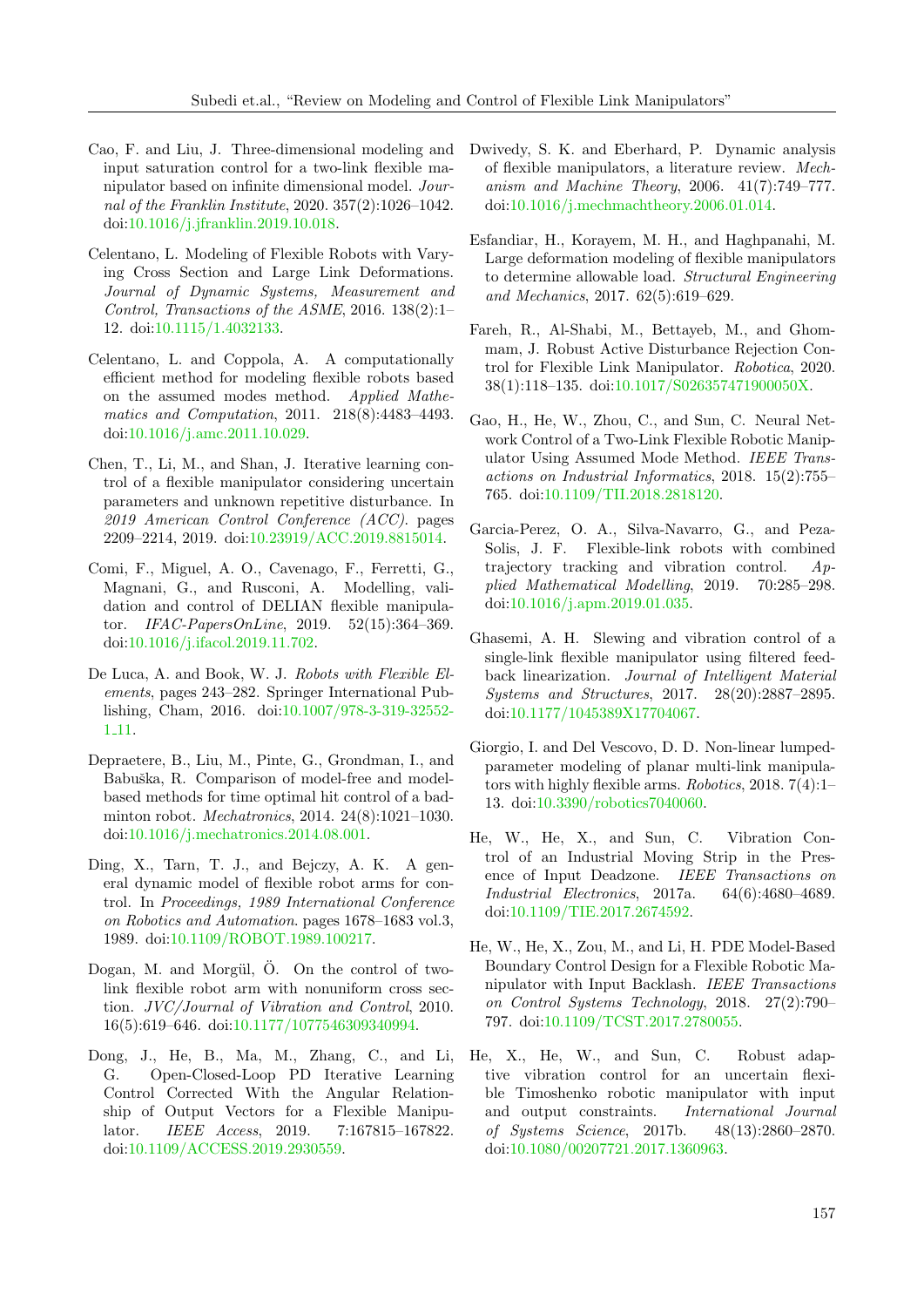- <span id="page-17-8"></span>Heidari, H. R., Korayem, M. H., Haghpanahi, M., and Feliu Batlle, V. A new nonlinear finite element model for the dynamic modeling of flexible link manipulators undergoing large deflections. In 2011 IEEE International Conference on Mechatronics. pages 375– 380, 2011. doi[:10.1109/ICMECH.2011.5971314.](http://dx.doi.org/10.1109/ICMECH.2011.5971314)
- <span id="page-17-17"></span>Huan, G. and Xian, W. Q. Observer based tracking control of flexible manipulator. In 2017 2nd International Conference on Advanced Robotics and Mechatronics (ICARM). pages 662–666, 2017. doi[:10.1109/ICARM.2017.8273241.](http://dx.doi.org/10.1109/ICARM.2017.8273241)
- <span id="page-17-2"></span>Hussein, M. T. A review on vision-based control of flexible manipulators. Advanced Robotics, 2015. 29(24):1575–1585. doi[:10.1080/01691864.2015.1078743.](http://dx.doi.org/10.1080/01691864.2015.1078743)
- <span id="page-17-15"></span>Jia, S., Jia, Y., Xu, S., and Hu, Q. Maneuver and Active Vibration Suppression of Free-Flying Space Robot. IEEE Transactions on Aerospace and Electronic Systems, 2017. 54(3):1115–1134. doi[:10.1109/TAES.2017.2775780.](http://dx.doi.org/10.1109/TAES.2017.2775780)
- <span id="page-17-16"></span>Jiang, T., Liu, J., and He, W. A robust observer design for a flexible manipulator based on a PDE model. Journal of Vibration and Control, 2017. 23(6):871– 882. doi[:10.1177/1077546315587443.](http://dx.doi.org/10.1177/1077546315587443)
- <span id="page-17-19"></span>Jiang, T., Liu, J., and He, W. Boundary control for a flexible manipulator with a robust state observer. JVC/Journal of Vibration and Control, 2018. 24(2):260–271. doi[:10.1177/1077546316635343.](http://dx.doi.org/10.1177/1077546316635343)
- <span id="page-17-1"></span>Jing, Z., Xu, Q., and Huang, J. A review on kinematic analysis and dynamic stable control of space flexible manipulators. Aerospace Systems, 2019. 2(1):1-14. doi[:10.1007/s42401-018-00024-4.](http://dx.doi.org/10.1007/s42401-018-00024-4)
- <span id="page-17-4"></span>Jonker, J. B. and Aarts, R. G. A Perturbation Method for Dynamic Analysis and Simulation of Flexible Manipulators. *Multibody System Dynamics*, 2001. 6(3):245–266. doi[:10.1023/A:1012070525137.](http://dx.doi.org/10.1023/A:1012070525137)
- <span id="page-17-18"></span>Ju, J. Y., Li, W., Liu, Y., and Zhang, C. Masterslave integrated control for the transverse vibration of a translational flexible manipulator based on input shaping and state feedback. Shock and Vibration, 2019. 2019. doi[:10.1155/2019/8419591.](http://dx.doi.org/10.1155/2019/8419591)
- <span id="page-17-12"></span>Kane, T. R. and Levinson, D. A. Formulation of Equations of Motion for Complex Spacecraft. Journal of Guidance and Control, 1980. 3(2):99–112. doi[:10.2514/3.55956.](http://dx.doi.org/10.2514/3.55956)
- <span id="page-17-14"></span>Kane, T. R. and Levinson, D. A. Dynamics, theory and applications. McGraw Hill, 1985.
- <span id="page-17-3"></span>Khadem, S. E. and Pirmohammadi, A. A. Analytical development of dynamic equations of motion for a three-dimensional flexible link manipulator with revolute and prismatic joints. IEEE Transactions on Systems, Man, and Cybernetics, Part B: Cybernetics, 2003. 33(2):237–249. doi[:10.1109/TSMCB.2003.810439.](http://dx.doi.org/10.1109/TSMCB.2003.810439)
- <span id="page-17-0"></span>Kiang, C. T., Spowage, A., and Yoong, C. K. Review of Control and Sensor System of Flexible Manipulator. Journal of Intelligent and Robotic Systems: Theory and Applications, 2015. 77(1):187–213. doi[:10.1007/s10846-014-0071-4.](http://dx.doi.org/10.1007/s10846-014-0071-4)
- <span id="page-17-5"></span>Kim, J. S. and Uchiyama, M. Vibration mechanism of constrained spatial flexible manipulators. JSME International Journal, Series C: Mechanical Systems, Machine Elements and Manufacturing, 2003. 46(1):123–128. doi[:10.1299/jsmec.46.123.](http://dx.doi.org/10.1299/jsmec.46.123)
- <span id="page-17-10"></span>Kivila, A., Book, W., and Singhose, W. Exact Modeling of n-Link Spatial Serial Structures Using Transfer Matrices. Journal of Dynamic Systems, Measurement, and Control, 2017. 139(11). doi[:10.1115/1.4036555.](http://dx.doi.org/10.1115/1.4036555)
- <span id="page-17-7"></span>Korayem, M. H., Haghpanahi, M., Rahimi, H. N., and Nikoobin, A. Finite element method and optimal control theory for path planning of elastic manipulators. Studies in Computational Intelligence, 2009. 199:117–126. doi[:10.1007/978-3-642-00909-9](http://dx.doi.org/10.1007/978-3-642-00909-9_12) 12.
- <span id="page-17-6"></span>Korayem, M. H., Rahimi, H. N., and Nikoobin, A. Mathematical modeling and trajectory planning of mobile manipulators with flexible links and joints. Applied Mathematical Modelling, 2012. 36(7):3229– 3244. doi[:10.1016/j.apm.2011.10.002.](http://dx.doi.org/10.1016/j.apm.2011.10.002)
- <span id="page-17-13"></span>Korayem, M. H. and Shafei, A. M. Inverse dynamic equation of motion for flexible link manipulators using recursive gibbs-appell formulation. In 2007 IEEE International Conference on Robotics and Biomimetics (ROBIO). pages 2160–2165, 2007. doi[:10.1109/ROBIO.2007.4522504.](http://dx.doi.org/10.1109/ROBIO.2007.4522504)
- <span id="page-17-11"></span>Krauss, R. An Improved Approach for Spatial Discretization of Transfer Matrix Models of Flexible Structures. In 2019 American Control Conference (ACC). pages 3123–3128, 2019. doi[:10.23919/ACC.2019.8814650.](http://dx.doi.org/10.23919/ACC.2019.8814650)
- <span id="page-17-9"></span>Krauss, R. and Okasha, M. Discrete-time transfer matrix modeling of flexible robots under feedback control. Proceedings of the American Control Conference, 2013. pages 4104–4109. doi[:10.1109/acc.2013.6580469.](http://dx.doi.org/10.1109/acc.2013.6580469)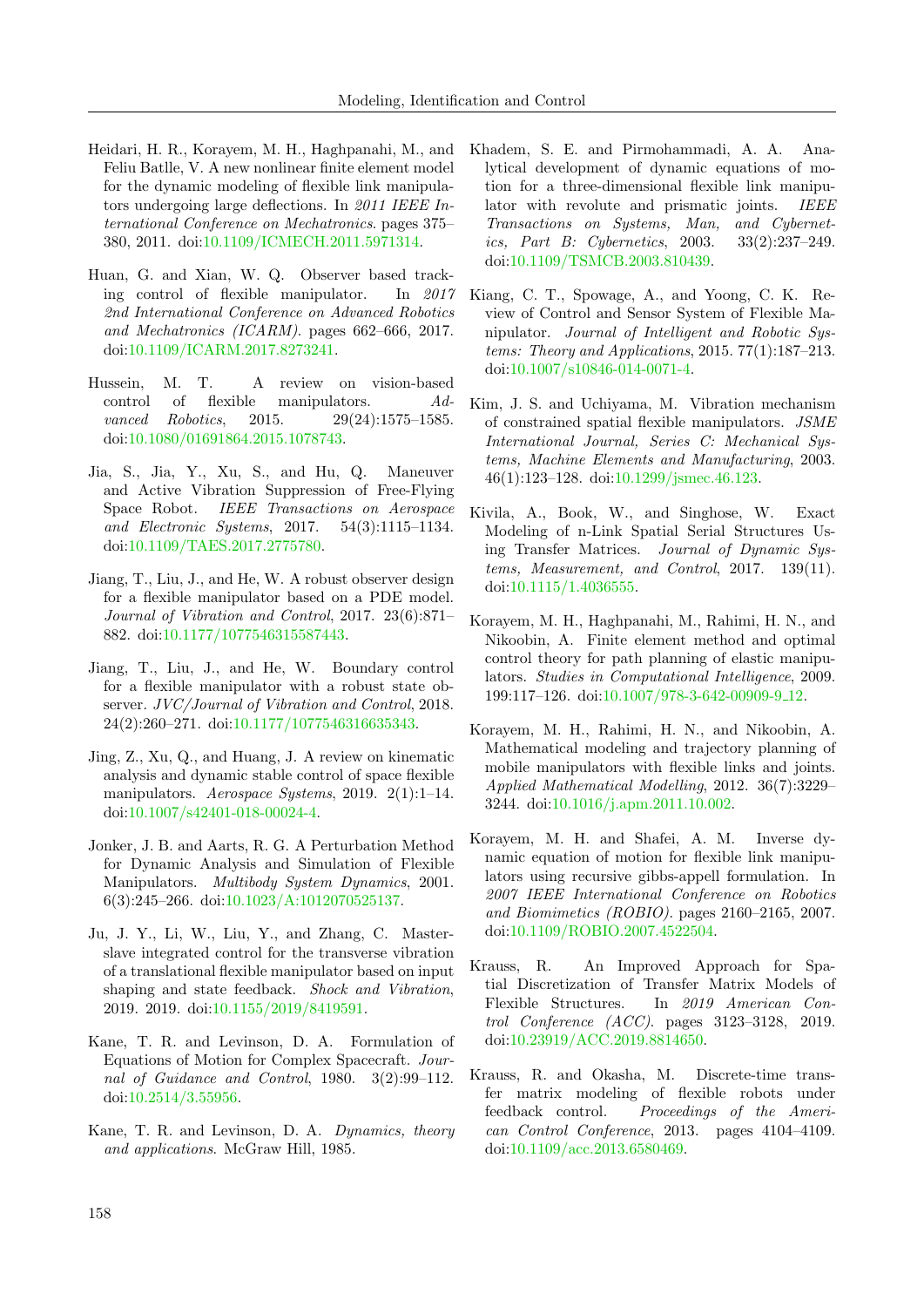- <span id="page-18-9"></span>Krauss, R. W. Computationally efficient modeling of flexible robots using the transfer matrix method. JVC/Journal of Vibration and Control, 2012. 18(5):596–608. doi[:10.1177/1077546311408466.](http://dx.doi.org/10.1177/1077546311408466)
- <span id="page-18-7"></span>Krauss, R. W. and Book, W. J. A Python Module for Modeling and Control Design of Flexible Robots. Computing in Science Engineering, 2007. 9(3):41– 45. doi[:10.1109/MCSE.2007.44.](http://dx.doi.org/10.1109/MCSE.2007.44)
- <span id="page-18-4"></span>Kurfess, T. R. Robotics and automation handbook. CRC press, 2018.
- <span id="page-18-11"></span>Li, C. . and Sankar, T. S. Systematic methods for efficient modeling and dynamics computation of flexible robot manipulators. IEEE Transactions on Systems, Man, and Cybernetics, 1993. 23(1):77–95. doi[:10.1109/21.214769.](http://dx.doi.org/10.1109/21.214769)
- <span id="page-18-8"></span>Li, H. and Zhang, X. A Method for Modeling Flexible Manipulators: Transfer Matrix Method with Finite Segments. International Journal of Computer and Information Engineering, 2016. 10(6):1086–1093.
- <span id="page-18-15"></span>Li, L., Cao, F., and Liu, J. Vibration control of flexible manipulator with unknown control direction. International Journal of Control, 2020. 0(0):1–13. doi[:10.1080/00207179.2020.1731609.](http://dx.doi.org/10.1080/00207179.2020.1731609)
- <span id="page-18-0"></span>Li, Z., Feiling, J., Ren, H., and Yu, H. A Novel Tele-Operated Flexible Robot Targeted for Minimally Invasive Robotic Surgery. Engineering, 2015. 1(1):073– 078. doi[:10.15302/J-ENG-2015011.](http://dx.doi.org/10.15302/J-ENG-2015011)
- <span id="page-18-17"></span>Liu, J. and He, W. Boundary Control for Flexible Manipulator Using Singular Perturbation. In Distributed Parameter Modeling and Boundary Control of Flexible Manipulators, pages 27–43. Springer Singapore, Singapore, 2018. doi[:10.1007/978-981-10-](http://dx.doi.org/10.1007/978-981-10-8300-6_4) [8300-6](http://dx.doi.org/10.1007/978-981-10-8300-6_4) 4.
- <span id="page-18-19"></span>Liu, Z. and Liu, J. Boundary Control of a Flexible Robotic Manipulator With Output Constraints. Asian Journal of Control, 2017. 19(1):332–345. doi[:10.1002/asjc.1342.](http://dx.doi.org/10.1002/asjc.1342)
- <span id="page-18-20"></span>Liu, Z. and Liu, J. Adaptive Iterative Learning Boundary Control of a Flexible Manipulator with Guaranteed Transient Performance. Asian Journal of Control, 2018. 20(3):1027–1038. doi[:10.1002/asjc.1379.](http://dx.doi.org/10.1002/asjc.1379)
- <span id="page-18-18"></span>Liu, Z., Liu, J., and He, W. Adaptive boundary control of a flexiblemanipulator with input saturation. International Journal of Control, 2016. 89(6):1191– 1202. doi[:10.1080/00207179.2015.1125022.](http://dx.doi.org/10.1080/00207179.2015.1125022)
- <span id="page-18-13"></span>Liu, Z., Liu, J., and He, W. Partial differential equation boundary control of a flexible manipulator with input saturation. International

Journal of Systems Science, 2017. 48(1):53–62. doi[:10.1080/00207721.2016.1152416.](http://dx.doi.org/10.1080/00207721.2016.1152416)

- <span id="page-18-14"></span>Liu, Z., Liu, J., and He, W. Dynamic modeling and vibration control for a nonlinear 3-dimensional flexible manipulator. International Journal of Robust and Nonlinear Control, 2018. 28(13):3927–3945. doi[:10.1002/rnc.4113.](http://dx.doi.org/10.1002/rnc.4113)
- <span id="page-18-5"></span>Lochan, K. and Roy, B. K. Second-order SMC for tip trajectory tracking and tip deflection suppression of an AMM modelled nonlinear TLFM. International Journal of Dynamics and Control, 2018. 6(3):1310– 1318. doi[:10.1007/s40435-017-0371-1.](http://dx.doi.org/10.1007/s40435-017-0371-1)
- <span id="page-18-1"></span>Lochan, K., Roy, B. K., and Subudhi, B. A review on two-link flexible manipulators. Annual Reviews in Control, 2016a. 42:346–367. doi[:10.1016/j.arcontrol.2016.09.019.](http://dx.doi.org/10.1016/j.arcontrol.2016.09.019)
- <span id="page-18-2"></span>Lochan, K., Roy, B. K., and Subudhi, B. SMC controlled chaotic trajectory tracking of twolink flexible manipulator with PID sliding surface. IFAC-PapersOnLine, 2016b. 49(1):219–224. doi[:10.1016/j.ifacol.2016.03.056.](http://dx.doi.org/10.1016/j.ifacol.2016.03.056)
- <span id="page-18-10"></span>Lochan, K., Roy, B. K., and Subudhi, B. Use of memristive chaotic signal as a desired trajectory for a two-link flexible manipulator using contraction theory based on a composite control technique. European Physical Journal: Special Topics, 2019. 228(10):2215–2231. doi[:10.1140/epjst/e2019-](http://dx.doi.org/10.1140/epjst/e2019-900038-5) [900038-5.](http://dx.doi.org/10.1140/epjst/e2019-900038-5)
- <span id="page-18-6"></span>Lochan, K., Singh, J. P., and Roy, B. K. Tracking control and deflection suppression of an AMM modelled TLFM using backstepping based adaptive SMC technique, volume 581. Springer Singapore, 2020. doi[:10.1007/978-981-13-9419-5](http://dx.doi.org/10.1007/978-981-13-9419-5_4) 4.
- <span id="page-18-16"></span>Lou, J., Liao, J., Wei, Y., Yang, Y., and Li, G. Experimental identification and vibration control of a piezoelectric flexible manipulator using optimal multi-poles placement control. Applied Sciences, 2017. 7(3). doi[:10.3390/APP7030309.](http://dx.doi.org/10.3390/APP7030309)
- <span id="page-18-3"></span>Luca, A. D. and Siciliano, B. Closed-Form Dynamic Model of Planar Multilink Lightweight Robots. IEEE Transactions on Systems, Man and Cybernetics, 1991. 21(4):826–839. doi[:10.1109/21.108300.](http://dx.doi.org/10.1109/21.108300)
- <span id="page-18-12"></span>Ma Xiang-feng and Xu Xiang-rong. A further study on kane's equations approach of robots dynamics. In Proceedings of the 1988 IEEE International Conference on Systems, Man, and Cybernetics, volume 1. pages 107–112, 1988. doi[:10.1109/ICSMC.1988.754252.](http://dx.doi.org/10.1109/ICSMC.1988.754252)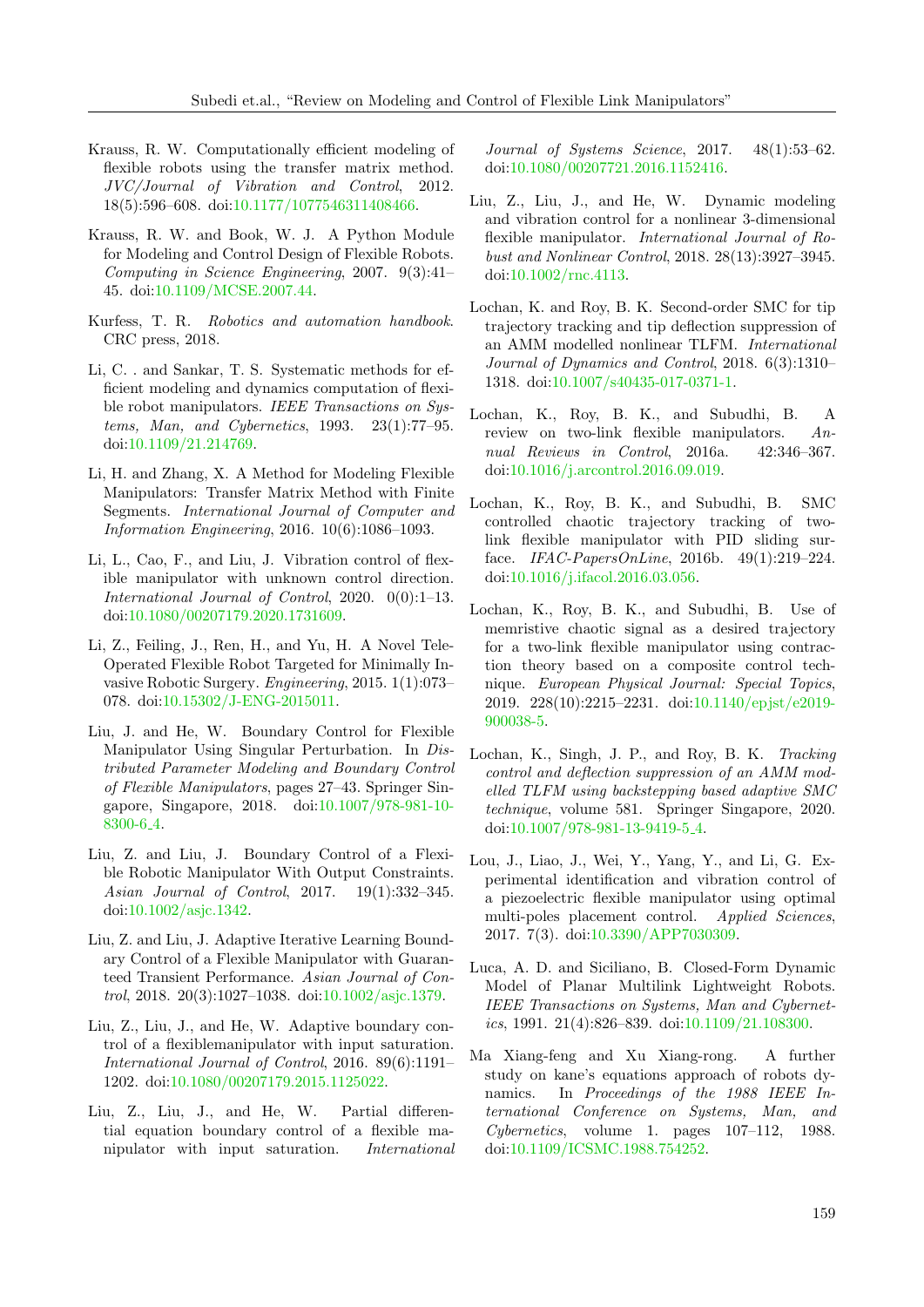- <span id="page-19-9"></span>Malvezzi, F., Orsino, R. M. M., and Coelho, T. A. H. Lagrange's, Maggi's and Kane's Equations Applied to the Dynamic Modelling of Serial Manipulator. In Proceedings of DINAME 2017. Springer International Publishing, Cham, pages 291–304, 2019.
- <span id="page-19-16"></span>Matsuno, F. and Yamamoto, K. Dynamic hybrid position/force control of a flexible manipulator. In [1993] Proceedings IEEE International Conference on Robotics and Automation. pages 462–467 vol.2, 1993. doi[:10.1109/ROBOT.1993.291914.](http://dx.doi.org/10.1109/ROBOT.1993.291914)
- <span id="page-19-13"></span>Meghdari, A. and Fahimi, F. On the First-Order Decoupling of Dynamical Equations of Motion for Elastic Multibody Systems as Applied to a Two-Link Flexible Manipulator. Multibody System Dynamics, 2001. 5(1):1–20. doi[:10.1023/A:1026576603498.](http://dx.doi.org/10.1023/A:1026576603498)
- <span id="page-19-12"></span>Mehria, F. and Foruzantabarb, A. Control of Flexible Link Robot using a Closed Loop Input-Shaping Approach. Journal of Artificial Intelligence in Electrical Engineering, 2019. 8(29):41–52.
- <span id="page-19-6"></span>Meng, Q. X., Lai, X. Z., Wang, Y. W., and Wu, M. A fast stable control strategy based on system energy for a planar single-link flexible manipulator. Nonlinear Dynamics, 2018. 94(1):615–626. doi[:10.1007/s11071-018-4380-1.](http://dx.doi.org/10.1007/s11071-018-4380-1)
- <span id="page-19-8"></span>Meng, T. and He, W. ILC for a Flexible Single-Link Manipulator, pages 109–128. Springer Singapore, Singapore, 2020. doi[:10.1007/978-981-15-2784-5](http://dx.doi.org/10.1007/978-981-15-2784-5_5)<sub>-5</sub>.
- <span id="page-19-4"></span>Moh. Khairudin, M. K. Dynamic Modelling of a Flexible Link Manipulator Robot Using Amm. TELKOMNIKA (Telecommunication Computing Electronics and Control), 2008. 6(3):185. doi[:10.12928/telkomnika.v6i3.566.](http://dx.doi.org/10.12928/telkomnika.v6i3.566)
- <span id="page-19-14"></span>Mohamed, Z., Khairudin, M., Husain, A. R., and Subudhi, B. Linear matrix inequality-based robust proportional derivative control of a twolink flexible manipulator. JVC/Journal of Vibration and Control, 2016. 22(5):1244–1256. doi[:10.1177/1077546314536427.](http://dx.doi.org/10.1177/1077546314536427)
- <span id="page-19-19"></span>Mosayebi, M., Ghayour, M., and Sadigh, M. J. A nonlinear high gain observer based input-output control of flexible link manipulator. Mechanics Research Communications, 2012. 45:34–41. doi[:10.1016/j.mechrescom.2012.06.004.](http://dx.doi.org/10.1016/j.mechrescom.2012.06.004)
- <span id="page-19-18"></span>Newman, D. and Vaughan, J. Concurrent Design of Linear Control with Input Shaping for a Two-Link Flexible Manipulator Arm. IFAC-PapersOnLine, 2018. 51(14):66–71. doi[:10.1016/j.ifacol.2018.07.200.](http://dx.doi.org/10.1016/j.ifacol.2018.07.200)
- <span id="page-19-17"></span>Njeri, W., Sasaki, M., and Matsushita, K. Enhanced vibration control of a multilink flexible manipulator using filtered inverse controller. ROBOMECH Journal, 2018. 5(1):1–19. doi[:10.1186/s40648-018-0125-7.](http://dx.doi.org/10.1186/s40648-018-0125-7)
- <span id="page-19-15"></span>Njeri, W., Sasaki, M., and Matsushita, K. Gain Tuning for High-Speed Vibration Control of a Multilink Flexible Manipulator Using Artificial Neural Network. Journal of Vibration and Acoustics, 2019. 141(4). doi[:10.1115/1.4043241.](http://dx.doi.org/10.1115/1.4043241)
- <span id="page-19-20"></span>O'Connor, W. J. Wave-based Control of Flexible Mechanical Systems, pages 25–34. Springer Berlin Heidelberg, Berlin, Heidelberg, 2008. doi[:10.1007/978-](http://dx.doi.org/10.1007/978-3-540-79142-3_3) [3-540-79142-3](http://dx.doi.org/10.1007/978-3-540-79142-3_3) 3.
- <span id="page-19-5"></span>Ouyang, Y., He, W., and Li, X. Reinforcement learning control of a singlelink flexible robotic manipulator. IET Control Theory and Applications, 2017. 11(9):1426–1433. doi[:10.1049/iet-cta.2016.1540.](http://dx.doi.org/10.1049/iet-cta.2016.1540)
- <span id="page-19-1"></span>Pappalardo, C. M. and Guida, D. Development of a new inertial-based vibration absorber for the active vibration control of flexible structures. Engineering Letters, 2018. 26(3):372–385.
- <span id="page-19-11"></span>Pradhan, S. K. and Subudhi, B. Position control of a flexible manipulator using a new nonlinear self-Tuning PID controller. IEEE/CAA Journal of Automatica Sinica, 2020. 7(1):136–149. doi[:10.1109/JAS.2017.7510871.](http://dx.doi.org/10.1109/JAS.2017.7510871)
- <span id="page-19-2"></span>Pucher, F., Gattringer, H., and Müller, A. Collision detection for flexible link robots using accelerometers. IFAC-PapersOnLine, 2019. 52(16):514–519. doi[:10.1016/j.ifacol.2019.12.013.](http://dx.doi.org/10.1016/j.ifacol.2019.12.013)
- <span id="page-19-3"></span>Pucher, F., Gattringer, H., and Müller, A. Investigation of the Behavior of Vibration-Damped Flexible Link Robots in End-Effector Contact: Simulation and Experiment. In Multibody Dynamics 2019. Springer International Publishing, Cham, pages 139–146, 2020.
- <span id="page-19-7"></span>Qiu, Z.-c., Li, C., and min Zhang, X. Experimental study on active vibration control for a kind of two-link flexible manipulator. Mechanical Systems and Signal Processing, 2019. 118:623–644. doi[:10.1016/j.ymssp.2018.09.001.](http://dx.doi.org/10.1016/j.ymssp.2018.09.001)
- <span id="page-19-10"></span>Qiu, Z.-c. and Zhang, W.-z. Trajectory planning and diagonal recurrent neural network vibration control of a flexible manipulator using structural light sensor. Mechanical Systems and Signal Processing, 2019. 132:563–594. doi[:10.1016/j.ymssp.2019.07.014.](http://dx.doi.org/10.1016/j.ymssp.2019.07.014)
- <span id="page-19-0"></span>Rahimi, H. N. and Nazemizadeh, M. Dynamic analysis and intelligent control techniques for flexible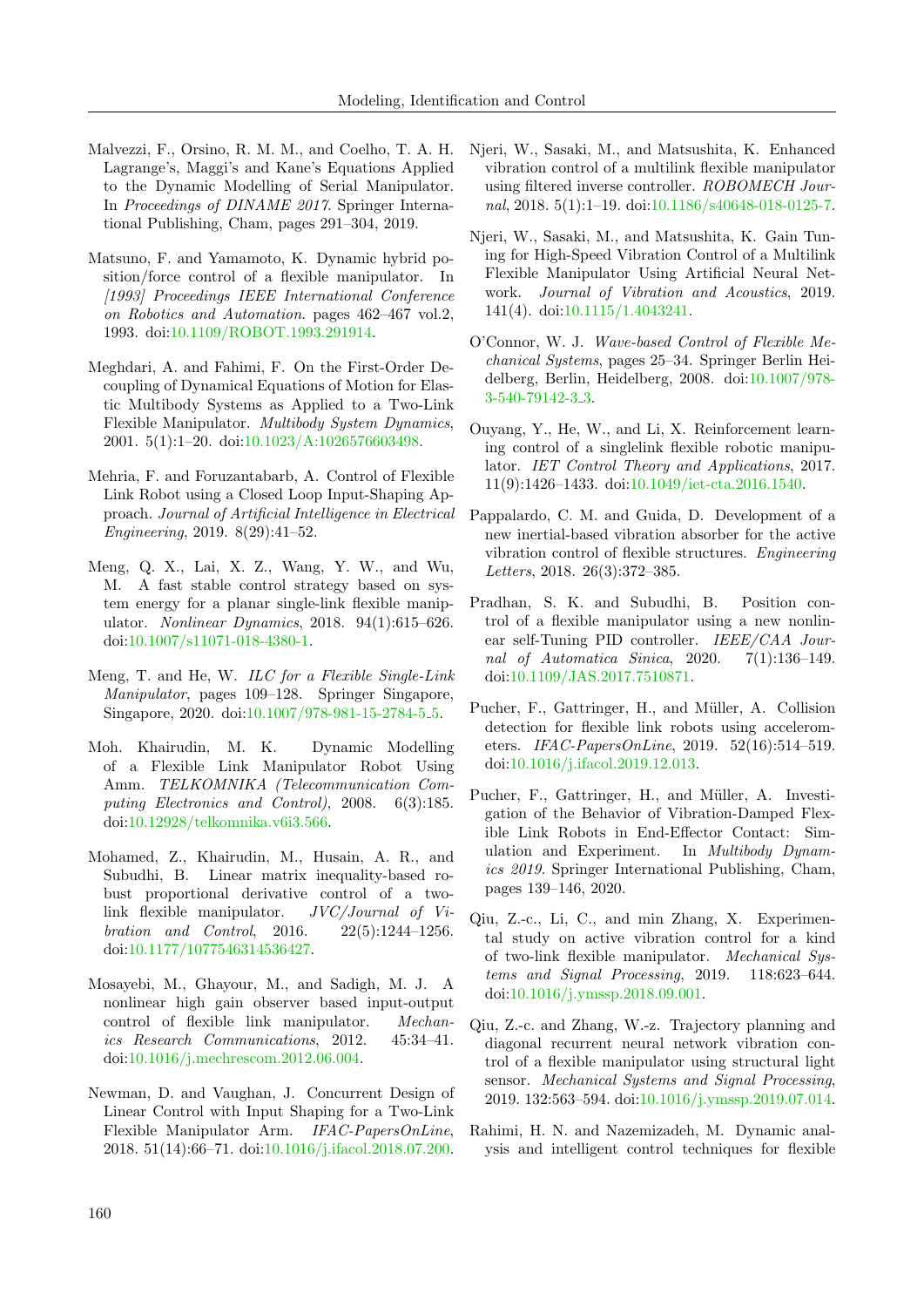manipulators: A review. Advanced Robotics, 2014. 28(2):63–76. doi[:10.1080/01691864.2013.839079.](http://dx.doi.org/10.1080/01691864.2013.839079)

- <span id="page-20-5"></span>Reddy, M. P. P. and Jacob, J. Vibration control of flexible link manipulator using SDRE controller and Kalman filtering. Studies in Informatics and Control, 2017. 26(2):143–150. doi[:10.24846/v26i2y201702.](http://dx.doi.org/10.24846/v26i2y201702)
- <span id="page-20-11"></span>Ren, S., Chu, M., and Jia, Q. Position inner loop impedance control of flexible link and flexible joint. In 2016 4th International Conference on Sensors, Mechatronics and Automation (IC-SMA 2016). Atlantis Press, pages 454–459, 2016. doi[:10.2991/icsma-16.2016.81.](http://dx.doi.org/10.2991/icsma-16.2016.81)
- <span id="page-20-14"></span>Rigatos, G. and Busawon, K. Flexible-Link Robots, pages 271–300. Springer International Publishing, Cham, 2018. doi[:10.1007/978-3-319-77851-8](http://dx.doi.org/10.1007/978-3-319-77851-8_5)<sub>-</sub>5.
- <span id="page-20-15"></span>Ripamonti, F., Orsini, L., and Resta, F. A Nonlinear Sliding Surface in Sliding Mode Control to Reduce Vibrations of a Three-Link Flexible Manipulator. Journal of Vibration and Acoustics, 2017. 139(5). doi[:10.1115/1.4036502.](http://dx.doi.org/10.1115/1.4036502)
- <span id="page-20-1"></span>Runciman, M., Darzi, A., and Mylonas, G. P. Soft Robotics in Minimally Invasive Surgery. Soft Robotics, 2019. 6(4):423–443. doi[:10.1089/soro.2018.0136.](http://dx.doi.org/10.1089/soro.2018.0136)
- <span id="page-20-0"></span>Sabatini, M., Gasbarri, P., Monti, R., and Palmerini, G. B. Vibration control of a flexible space manipulator during on orbit operations. Acta Astronautica, 2012. 73:109–121. doi[:10.1016/j.actaastro.2011.11.012.](http://dx.doi.org/10.1016/j.actaastro.2011.11.012)
- <span id="page-20-4"></span>Saeed, A., Malik, F. M., Ullah, H., Akbar, Z. A., and Mazhar, N. Model-Based Control of Planar Rigid-Flexible Manipulator. In 2019 IEEE 7th Conference on Systems, Process and Control (ICSPC), December. IEEE, pages 122–126, 2019.
- <span id="page-20-13"></span>Sahu, U. K., Mishra, A., Sahu, B., Pradhan, P. P., Patra, D., and Subudhi, B. Vision-Based Tip Position Control of a Single-Link Robot Manipulator. SSRN Electronic Journal, 2019a. pages 1416–1422. doi[:10.2139/ssrn.3356203.](http://dx.doi.org/10.2139/ssrn.3356203)
- <span id="page-20-7"></span>Sahu, U. K. and Patra, D. Observer based backstepping method for tip tracking control of 2-DOF Serial Flexible Link Manipulator. In 2016 IEEE Region 10 Conference (TENCON). pages 3563–3568, 2016. doi[:10.1109/TENCON.2016.7848721.](http://dx.doi.org/10.1109/TENCON.2016.7848721)
- <span id="page-20-18"></span>Sahu, U. K., Subudhi, B., and Patra, D. Sampled-data extended state observer-based backstepping control of two-link flexible manipulator. Transactions of

the Institute of Measurement and Control, 2019b. 41(13):3581–3599. doi[:10.1177/0142331219832954.](http://dx.doi.org/10.1177/0142331219832954)

- <span id="page-20-3"></span>Sayahkarajy, M., Mohamed, Z., and Mohd Faudzi, A. A. Review of modelling and control of flexiblelink manipulators. Proceedings of the Institution of Mechanical Engineers. Part I: Journal of Systems and Control Engineering, 2016. 230(8):861– 873. doi[:10.1177/0959651816642099.](http://dx.doi.org/10.1177/0959651816642099)
- <span id="page-20-8"></span>Scaglioni, B., Bascetta, L., Baur, M., and Ferretti, G. Closed-form control oriented model of highly flexible manipulators. Applied Mathematical Modelling, 2017. 52:174–185. doi[:10.1016/j.apm.2017.07.034.](http://dx.doi.org/10.1016/j.apm.2017.07.034)
- <span id="page-20-16"></span>Schnelle, F. and Eberhard, P. Adaptive nonlinear model predictive control design of a flexible-link manipulator with uncertain parameters. Acta Mechanica Sinica, 2017. 33(3):529–542. doi[:10.1007/s10409-](http://dx.doi.org/10.1007/s10409-017-0669-4) [017-0669-4.](http://dx.doi.org/10.1007/s10409-017-0669-4)
- <span id="page-20-10"></span>Si, Y., Pu, J., and Sun, L. A fast terminal sliding mode control of two-link flexible manipulators for trajectory tracking. In 2017 Chinese Automation Congress (CAC). pages 6387–6391, 2017. doi[:10.1109/CAC.2017.8243928.](http://dx.doi.org/10.1109/CAC.2017.8243928)
- <span id="page-20-9"></span>Singh, N. and Rajendran, S. Integral Fast Output Sampling control for Flexible Link Manipulators with LMI approach. In 2016 IEEE 1st International Conference on Power Electronics, Intelligent Control and Energy Systems (ICPEICES). pages 1–6, 2016. doi[:10.1109/ICPEICES.2016.7853698.](http://dx.doi.org/10.1109/ICPEICES.2016.7853698)
- <span id="page-20-12"></span>Singh, V. K. and Ohri, J. Simultaneous control of position and vibration of flexible link manipulator by nature-inspired algorithms. In 2018 IEEE 8th Power India International Conference (PIICON). pages 1– 6, 2018. doi[:10.1109/POWERI.2018.8704403.](http://dx.doi.org/10.1109/POWERI.2018.8704403)
- <span id="page-20-6"></span>Singla, A. and Singh, A. Dynamic Modeling of Flexible Robotic Manipulators. In Harmony Search and Nature Inspired Optimization Algorithms. Springer Singapore, Singapore, pages 819–834, 2019.
- <span id="page-20-17"></span>Sira-Ramírez, H., Luviano-Juárez, A., Ramírez-Neria, M., and Zurita-Bustamante, E. W. Chapter 4 - Extensions of ADRC. In Active Disturbance Rejection Control of Dynamic Systems, pages 109–172. Butterworth-Heinemann, 2017. doi[:10.1016/B978-0-](http://dx.doi.org/10.1016/B978-0-12-849868-2.00004-6) [12-849868-2.00004-6.](http://dx.doi.org/10.1016/B978-0-12-849868-2.00004-6)
- <span id="page-20-2"></span>Suarez, A., Giordano, A. M., Kondak, K., Heredia, G., and Ollero, A. Flexible link long reach manipulator with lightweight dual arm: Softcollision detection, reaction, and obstacle localization. In 2018 IEEE International Conference on Soft Robotics (RoboSoft). pages 406–411, 2018. doi[:10.1109/ROBOSOFT.2018.8404953.](http://dx.doi.org/10.1109/ROBOSOFT.2018.8404953)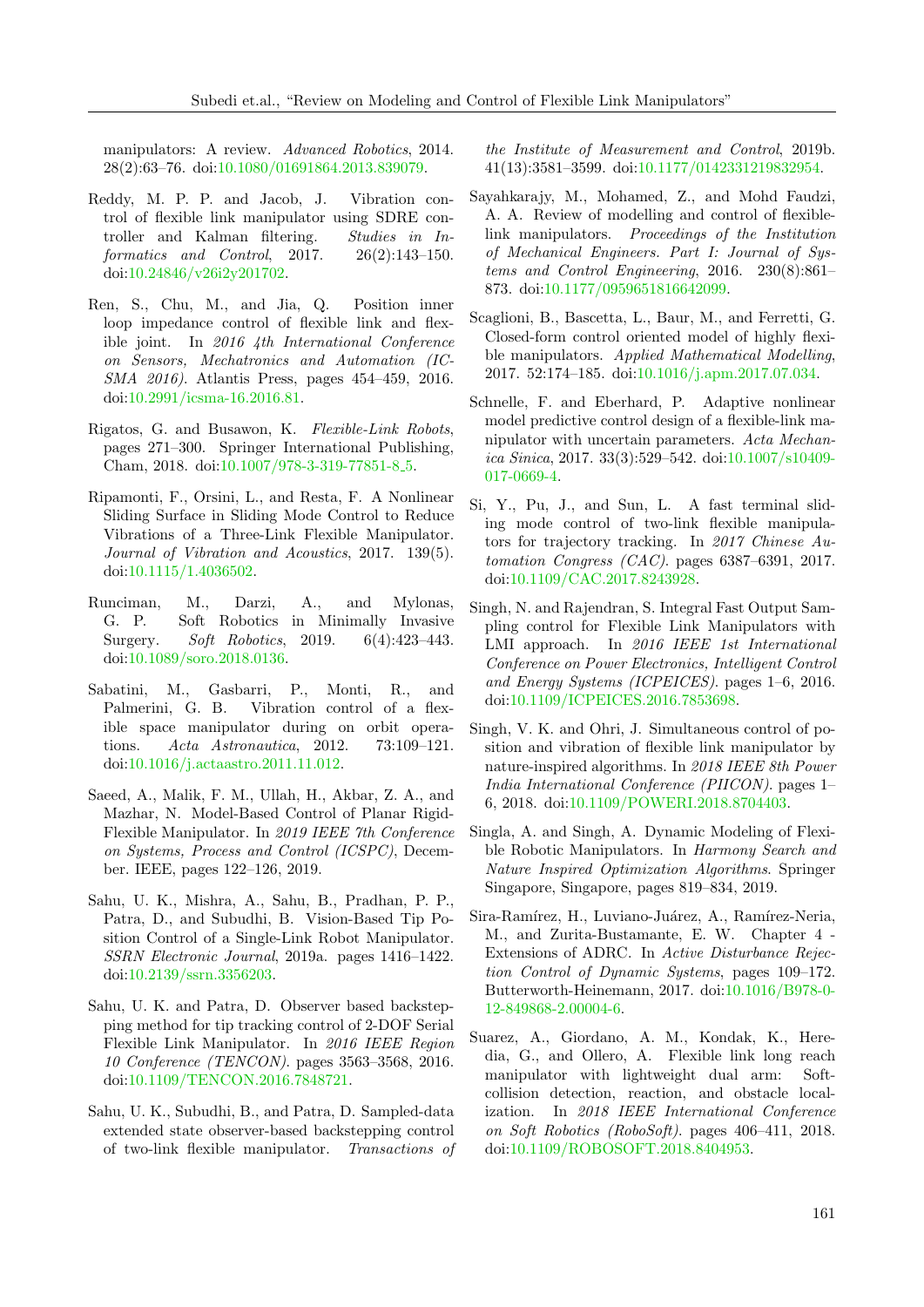- <span id="page-21-2"></span>Subedi, D., Tyapin, I., and Hovland, G. Modeling and Analysis of Flexible Bodies Using Lumped Parameter Method. 2020 IEEE 11th International Conference on Mechanical and Intelligent Manufacturing Technologies (ICMIMT), 2020. pages 161–166. doi[:10.1109/icmimt49010.2020.9041188.](http://dx.doi.org/10.1109/icmimt49010.2020.9041188)
- <span id="page-21-10"></span>Sun, C., Gao, H., He, W., and Yu, Y. Fuzzy Neural Network Control of a Flexible Robotic Manipulator Using Assumed Mode Method. IEEE Transactions on Neural Networks and Learning Systems, 2018. 29(11):5214–5227. doi[:10.1109/TNNLS.2017.2743103.](http://dx.doi.org/10.1109/TNNLS.2017.2743103)
- <span id="page-21-4"></span>Sun, C., He, W., and Hong, J. Neural Network Control of a Flexible Robotic Manipulator Using the Lumped Spring-Mass Model. IEEE Transactions on Systems, Man, and Cybernetics: Systems, 2016. 47(8):1863– 1874. doi[:10.1109/TSMC.2016.2562506.](http://dx.doi.org/10.1109/TSMC.2016.2562506)
- <span id="page-21-7"></span>Tahir, N. M., Hassan, S. M., Mohamed, Z., and Ibrahim, A. G. Output based input shaping for optimal control of single link flexible manipulator. International Journal on Smart Sensing and Intelligent Systems, 2017. 10(2):367–386. doi[:10.21307/ijssis-](http://dx.doi.org/10.21307/ijssis-2017-216)[2017-216.](http://dx.doi.org/10.21307/ijssis-2017-216)
- <span id="page-21-5"></span>Theodore, R. J. and Ghosal, A. Comparison of the Assumed Modes and Finite Element Models for Flexible Multilink Manipulators. The International Journal of Robotics Research, 1995. 14(2):91–111. doi[:10.1177/027836499501400201.](http://dx.doi.org/10.1177/027836499501400201)
- <span id="page-21-13"></span>Tian, L., Wang, J., and Mao, Z. Constrained motion control of flexible manipulators based on a dynamic neural network. Proceedings of the IEEE International Conference on Industrial Technology, 2002. 2(3):678–683. doi[:10.1109/ICIT.2002.1189246.](http://dx.doi.org/10.1109/ICIT.2002.1189246)
- <span id="page-21-6"></span>Tokhi, M. O. and Azad, A. K. M. Flexible robot manipulators: modelling, simulation and control, volume 68. Iet, 2008.
- <span id="page-21-14"></span>Wang, B., Li, S., and Liu, Z. Robust Adaptive Position/Force Control for Flexible-Link with Flexible-Joint Manipulator. In Proceedings of the 11th International Conference on Modelling, Identification and Control (ICMIC2019). Springer Singapore, Singapore, pages 1215–1227, 2020.
- <span id="page-21-12"></span>Wang, J., Pi, Y., Hu, Y., Zhu, Z., and Zeng, L. Adaptive simultaneous motion and vibration control for a multi flexible-link mechanism with uncertain general harmonic disturbance. Journal of Sound and Vibration, 2017. 408:60–72. doi[:10.1016/j.jsv.2017.07.024.](http://dx.doi.org/10.1016/j.jsv.2017.07.024)
- <span id="page-21-16"></span>Wang, L., Zhang, D., Liu, J., Huang, H., and Shi, Q. Adaptive Fault-Tolerant Control for a Flexible Manipulator of Output-Constrained. In 2018 IEEE 8th Annual International Conference on CYBER Technology in Automation, Control, and Intelligent Systems (CYBER). pages 1048–1052, 2018.
- <span id="page-21-3"></span>Wanner, J. and Sawodny, O. A lumped parameter model of the boom of a mobile concrete pump. 2019 18th European Control Conference, ECC 2019, 2019. pages 2808–2813. doi[:10.23919/ECC.2019.8796004.](http://dx.doi.org/10.23919/ECC.2019.8796004)
- <span id="page-21-1"></span>Wei, J., Cao, D., Liu, L., and Huang, W. Global mode method for dynamic modeling of a flexiblelink flexible-joint manipulator with tip mass.  $Ap$ plied Mathematical Modelling, 2017. 48:787–805. doi[:10.1016/j.apm.2017.02.025.](http://dx.doi.org/10.1016/j.apm.2017.02.025)
- <span id="page-21-18"></span>Xu, B. Composite learning control of flexiblelink manipulator using NN and DOB. IEEE Transactions on Systems, Man, and Cybernetics: Systems, 2017. 48(11):1979–1985. doi[:10.1109/TSMC.2017.2700433.](http://dx.doi.org/10.1109/TSMC.2017.2700433)
- <span id="page-21-15"></span>Xu, Q., Wang, W., Xia, H., Wang, Y., and Feng, Y. Second-Order Non-Singular Terminal Sliding Mode Optimal Control of Uncertain Flexible Manipulator. In 2018 IEEE 8th Annual International Conference on CYBER Technology in Automation, Control, and Intelligent Systems (CYBER). pages 1376– 1381, 2018. doi[:10.1109/CYBER.2018.8688134.](http://dx.doi.org/10.1109/CYBER.2018.8688134)
- <span id="page-21-0"></span>Yanan, L., Deshan, M., Houde, L., Xueqian, W., and Bin, L. Modeling and control of a two-link flexible space manipulator using the wave-based method. Proceedings of the 29th Chinese Control and Decision Conference, CCDC 2017, 2017. 0:512–519. doi[:10.1109/CCDC.2017.7978148.](http://dx.doi.org/10.1109/CCDC.2017.7978148)
- <span id="page-21-17"></span>Yang, C., Xu, Y., Zhou, L., and Sun, Y. Model-free composite control of flexible manipulators based on adaptive dynamic programming. Complexity, 2018a. 2018. doi[:10.1155/2018/9720309.](http://dx.doi.org/10.1155/2018/9720309)
- <span id="page-21-11"></span>Yang, H., Liu, J., and Lan, X. Observer design for a flexible-link manipulator with PDE model. Journal of Sound and Vibration, 2015. 341:237–245. doi[:10.1016/j.jsv.2014.12.033.](http://dx.doi.org/10.1016/j.jsv.2014.12.033)
- <span id="page-21-8"></span>Yang, H. J., Liu, J. K., and He, W. Distributed disturbance-observer-based vibration control for a flexible-link manipulator with output constraints. Science China Technological Sciences, 2018b. 61(10):1528–1536. doi[:10.1007/s11431-017-](http://dx.doi.org/10.1007/s11431-017-9280-1) [9280-1.](http://dx.doi.org/10.1007/s11431-017-9280-1)
- <span id="page-21-9"></span>Yang, H.-J. and Tan, M. Sliding Mode Control for Flexible-link Manipulators Based on Adaptive